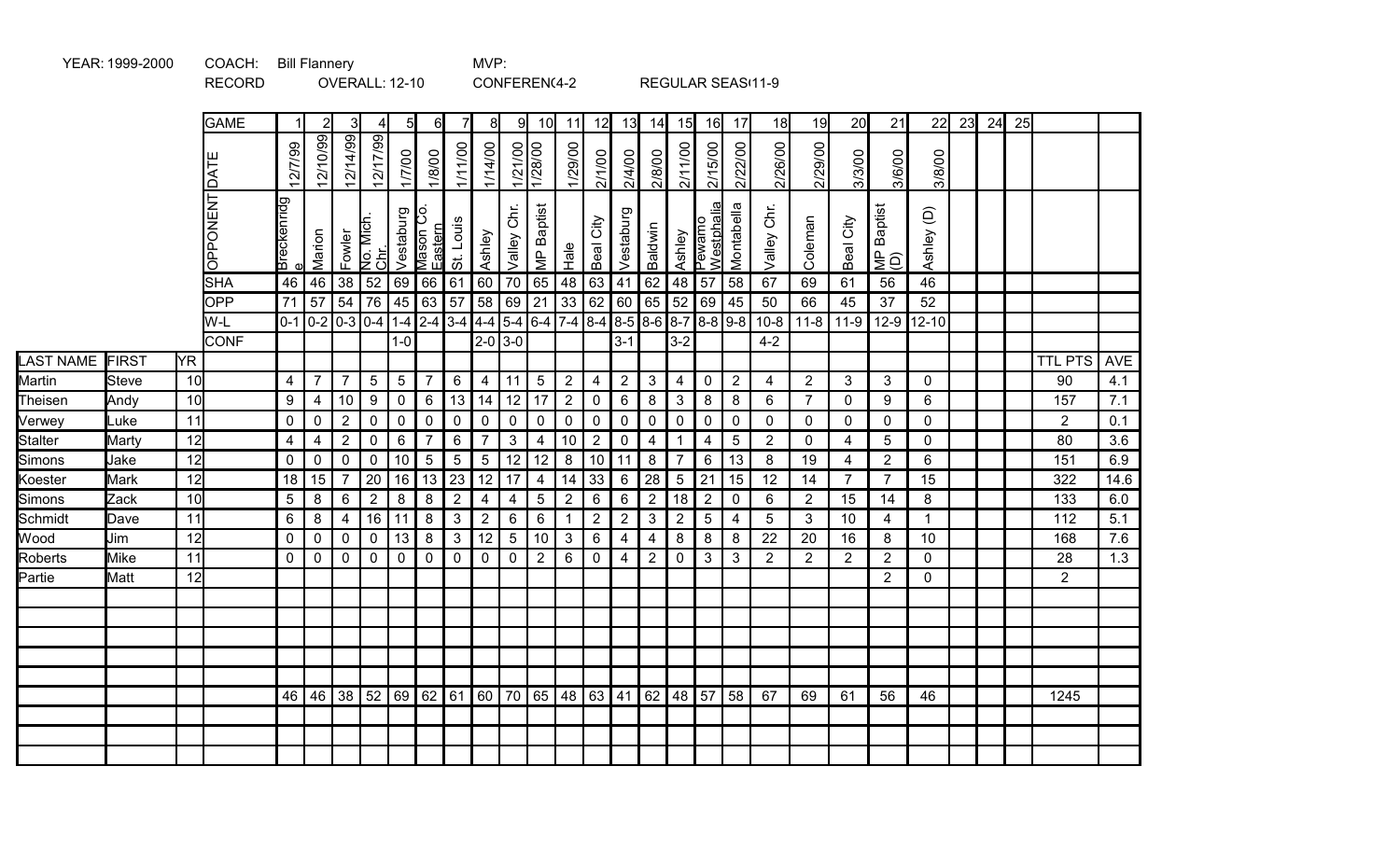|                  |                     |                 | <b>RECORD</b>   |                  |                               |                             |                | OVERALL: 12-11                             |                                  |                |                             |                                  | CONFERENC5-1     |                               |                          |                             |                                 |                             |                               |                            | REGULAR SEASO10-10            |                               |                            |                                 |                             |                   |    |    |                |              |
|------------------|---------------------|-----------------|-----------------|------------------|-------------------------------|-----------------------------|----------------|--------------------------------------------|----------------------------------|----------------|-----------------------------|----------------------------------|------------------|-------------------------------|--------------------------|-----------------------------|---------------------------------|-----------------------------|-------------------------------|----------------------------|-------------------------------|-------------------------------|----------------------------|---------------------------------|-----------------------------|-------------------|----|----|----------------|--------------|
|                  |                     |                 | <b>GAME</b>     | $\vert$ 1        | $\overline{2}$                | 31                          |                | 5 <sub>l</sub>                             | 6                                | $\overline{7}$ | 8                           | 9                                | 10 <sup>1</sup>  | 11                            | 12                       | 13                          | 14                              | 15                          | 16                            | 17                         | 18                            | 19                            | 20                         | 21                              | 22                          | 23                | 24 | 25 |                |              |
|                  |                     |                 | ш<br><b>TAD</b> | 12/8/98          | 12/11/98                      | 12/15/98                    | 12/18/98       | 12/19/98                                   | 66/8/1                           | 1/12/99        | 1/15/99                     | 1/22/99                          | 1/29/12          | 2/2/99                        | 2/5/99                   | 2/9/99                      | 2/12/99                         | 2/16/99                     | 2/19/99                       | 2/23/99                    | 2/26/99                       | 8/2/99                        | 3/5/99                     | 3/9/99                          | 3/11/99                     | 3/13/99           |    |    |                |              |
|                  |                     |                 | OPPONENT        | Breckenridge     | Marion                        | Fowler                      |                | No. Michigan<br>Chr.<br>Aquinas<br>Aquinas | Vestaburg                        | St. Louis      | Ashley                      | Valley Chr.                      | MP Baptist       | Beal City                     | Vestaburg                | Baldwin                     | Ashley                          | Pewamo<br><u>Westphaila</u> | Chr.<br>Valley                | Hale                       | <b>MP</b> Baptist             | Coleman                       | Beal City                  | Saginaw<br>Baptist (D)          | Ashley (D)                  | Fulton (D)        |    |    |                |              |
|                  |                     |                 | <b>SHA</b>      | 48               | 45                            | 46                          | 46             | 44                                         | 54                               | 49             | 55                          | $\overline{75}$                  | $\overline{75}$  | 71                            | 63                       | 57                          | 68                              | 52                          | 92                            | 66                         | 69                            | 68                            | 47                         | 55                              | 69                          | 63                |    |    |                |              |
|                  |                     |                 | OPP             | 64               | 50                            | 67                          | 48             | 54                                         | 15                               | 55             | 71                          | $\overline{29}$                  | 33               | 66                            | 40                       | 63                          | 62                              | 78                          | 54                            | 48                         | 58                            | 49                            | 61                         | 42                              | 66                          | 75                |    |    |                |              |
|                  |                     |                 | W-L             |                  | $0-1$   0-2   0-3   0-4   0-5 |                             |                |                                            | $1-5$                            | $1-6$          |                             |                                  | $1-7$ 2-7 3-7    | $4-7$                         | 5-7 5-8 6-8 6-9 7-9 8-9  |                             |                                 |                             |                               |                            | $\left  9-9 \right\rangle$    | $10-9$                        | 10-10 11-10                |                                 | $12 - 10$                   | 12-11             |    |    |                |              |
|                  |                     |                 | <b>CONF</b>     |                  |                               |                             |                |                                            | $1-0$                            |                | $1 - 1$   2-1               |                                  |                  |                               | $3 - 1$                  |                             | $4 - 1$                         |                             | $5 - 1$                       |                            |                               |                               |                            |                                 |                             |                   |    |    |                |              |
| LAST NAME        | <b>FIRST</b>        | <b>YR</b>       |                 |                  |                               |                             |                |                                            |                                  |                |                             |                                  |                  |                               |                          |                             |                                 |                             |                               |                            |                               |                               |                            |                                 |                             |                   |    |    | <b>TTL PTS</b> | AVE          |
| Hartman          | Kip                 | 12              |                 | 14               | 12                            | 6                           | 4              | 8                                          | 8                                | $\overline{7}$ | 9                           | 14                               | 9                | 18                            | 8                        | 9                           | 16                              | 13 <sup>1</sup>             | 16                            | 16                         | 15                            | 5                             | 17                         | $\overline{2}$                  | 17                          | 20                |    |    | 263            | 11.4         |
| Garrett          | Dave                | 12              |                 | 6                | 16                            | 6                           | 19             | 8                                          | $\overline{7}$                   | 14             | $\overline{7}$              | $\mathbf 0$                      | $\sqrt{5}$       | 15                            | 14                       | 29                          | 28                              | 19                          | 42                            | 16                         | 17                            | 12                            | $\mathbf 0$                | $\mathbf 0$                     | $\mathbf{0}$                | 0                 |    |    | 280            | 12.2         |
| Wood             | Jim                 | 11              |                 | 11               | 10                            | 13                          | $\bf 8$        | $\,6\,$                                    | 12                               | 10             | 14                          | 19                               | 14               | 19                            | 8                        | $\overline{\mathbf{4}}$     | 15                              | 14                          | 13                            | 10                         | 6                             | 11                            | 11                         | $\overline{2}$                  | 19                          | 4                 |    |    | 253            | 11.0         |
| Owen             | Luke                | 12              |                 | 6                | $\mathbf 0$                   | $\mathbf 0$                 | $\mathbf{3}$   | 13                                         | $\overline{4}$                   | $\sqrt{2}$     | $\pmb{0}$                   | $\overline{\mathbf{4}}$          | 11               | $\overline{5}$                | $\overline{2}$           | $\mathbf{1}$                | 0                               | $\mathbf{2}$                | 0                             | $\pmb{0}$                  | 4                             | 12                            | $\mathbf{1}$               | 15                              | 4                           | $\overline{2}$    |    |    | 91             | 4.0          |
| Koester          | <b>Mark</b>         | 11<br>11        |                 | 5                | $5\phantom{.0}$               | 10                          | $\vert$ 11     | $\sqrt{5}$                                 | $\mathbf{3}$                     | $\mathbf 0$    | 14                          | 13                               | 11<br>$\,6\,$    | $\sqrt{5}$                    | 11                       | $\overline{2}$              | $\pmb{0}$                       | $\mathbf 0$                 | $\mathbf 0$                   | $\overline{2}$             | 7                             | 8                             | $\boldsymbol{9}$           | $\boldsymbol{9}$<br>$\mathbf 0$ | 12                          | 26<br>$\mathbf 0$ |    |    | 168<br>42      | 7.3          |
| Krueger          | <b>Nick</b><br>Mike | 10              |                 | 4<br>$\mathbf 0$ | $\pmb{0}$<br>$\overline{2}$   | $\overline{2}$<br>$\pmb{0}$ | 3<br>$\pmb{0}$ | $\pmb{0}$<br>$\pmb{0}$                     | $\overline{2}$<br>$\overline{2}$ | 4<br>$\,6\,$   | $\pmb{0}$<br>$\overline{2}$ | $\mathbf{3}$<br>$\boldsymbol{9}$ | 6                | $\overline{4}$<br>$\mathbf 0$ | $\pmb{0}$<br>$\mathbf 0$ | $\mathbf{2}$<br>$\mathbf 0$ | $\boldsymbol{2}$<br>$\mathbf 0$ | $\pmb{0}$<br>$\mathbf 0$    | $6\phantom{1}$<br>$\mathbf 0$ | $\mathbf 0$<br>$\mathbf 0$ | $\overline{2}$<br>$\mathbf 0$ | $\overline{2}$<br>$\mathbf 0$ | $\mathbf 0$<br>$\mathbf 0$ | $\mathbf 0$                     | $\mathbf 0$<br>$\mathbf{0}$ | $\mathbf 0$       |    |    | 27             | 1.8<br>$1.2$ |
| Roberts<br>Sagle | <b>Nate</b>         | 11              |                 | $\mathbf 0$      | $\mathbf 0$                   | $\mathbf 0$                 | $\mathbf 0$    | $\mathbf 0$                                | $\boldsymbol{6}$                 | $\mathbf 0$    | $\sqrt{2}$                  | $\overline{4}$                   | $\overline{2}$   | $\mathbf 0$                   | $\mathbf 0$              | 0                           | 0                               | 0                           | 6                             | $\mathbf{2}$               | $\mathbf 0$                   | 0                             | $\mathbf 0$                | $\mathbf 0$                     | $\mathbf 0$                 | $\mathbf 0$       |    |    | 22             | $1.0$        |
| Grinzinger       | <b>Nate</b>         | 10              |                 | 3                | $\mathbf 0$                   | $\overline{7}$              | 0              | 4                                          | $\overline{4}$                   | $\overline{4}$ | $\overline{7}$              | $\mathbf{3}$                     | $\boldsymbol{9}$ | $\mathbf{3}$                  | 9                        | 6                           | $\mathbf{2}$                    | $\overline{2}$              | $\mathbf{0}$                  | $\mathbf 0$                | 3                             | $\overline{7}$                | 5                          | 15                              | 8                           | $\overline{7}$    |    |    | 108            | 4.7          |
| Longworth        | Tom                 | 12              |                 | $\mathbf 0$      | $\mathbf 0$                   | $\mathbf 0$                 | $\mathbf 0$    | $\mathbf 0$                                | 6                                | $\overline{2}$ | $\pmb{0}$                   | $6\phantom{1}6$                  | 2                | $\overline{2}$                | 12                       | $\overline{4}$              | 5                               | $\overline{2}$              | 3                             | 10                         | 4                             | 4                             | $\overline{2}$             | $\mathbf 0$                     | $\mathbf{0}$                | $\mathbf 0$       |    |    | 64             | 2.8          |
| Anderson         | <b>Nick</b>         | 12              |                 | $\mathbf 0$      | $\mathbf 0$                   | $\mathbf 0$                 | $\mathbf 0$    | $\mathbf 0$                                | $\mathbf 0$                      | $\mathbf 0$    | $\pmb{0}$                   | $\mathbf 0$                      | $\mathbf 0$      | $\pmb{0}$                     | $\mathbf 0$              | 0                           | $\mathbf 0$                     | $\mathbf 0$                 | $\mathbf 0$                   | $\mathbf 0$                | $\mathbf{0}$                  | $\mathbf 0$                   | $\mathbf{0}$               | $\mathbf 0$                     | $\mathbf 0$                 | 0                 |    |    | $\mathbf 0$    |              |
| Theisen          | Andy                | 9               |                 |                  |                               |                             |                |                                            |                                  |                |                             |                                  |                  |                               |                          |                             |                                 |                             | $\overline{4}$                | 10                         | 11                            | $\overline{7}$                | $\overline{2}$             | $\mathbf 0$                     | 9                           | 4                 |    |    | 47             |              |
| Martin           | <b>Steve</b>        | 9               |                 |                  |                               |                             |                |                                            |                                  |                |                             |                                  |                  |                               |                          |                             |                                 |                             |                               |                            |                               |                               |                            | 10                              | $\mathbf 0$                 | 0                 |    |    | 10             |              |
| Schmidt          | Dave                | 10 <sup>1</sup> |                 |                  |                               |                             |                |                                            |                                  |                |                             |                                  |                  |                               |                          |                             |                                 |                             |                               |                            |                               |                               |                            | $\overline{2}$                  | $\overline{0}$              | $\mathbf 0$       |    |    | $\overline{2}$ |              |
|                  |                     |                 |                 |                  |                               |                             |                |                                            |                                  |                |                             |                                  |                  |                               |                          |                             |                                 |                             |                               |                            |                               |                               |                            |                                 |                             |                   |    |    |                |              |
|                  |                     |                 |                 | 49               | 45                            | 44                          | 48             | 44                                         | 54                               | 49             | 55                          | 75                               | 75               | 71                            | 64                       | 57                          | 68                              | 52                          | 90                            | 66                         | 69                            | 68                            | 47                         | 55                              | 69                          | 63                |    |    | 1377           |              |
|                  |                     |                 |                 |                  |                               |                             |                |                                            |                                  |                |                             |                                  |                  |                               |                          |                             |                                 |                             |                               |                            |                               |                               |                            |                                 |                             |                   |    |    |                |              |
|                  |                     |                 |                 |                  |                               |                             |                |                                            |                                  |                |                             |                                  |                  |                               |                          |                             |                                 |                             |                               |                            |                               |                               |                            |                                 |                             |                   |    |    |                |              |
|                  |                     |                 |                 |                  |                               |                             |                |                                            |                                  |                |                             |                                  |                  |                               |                          |                             |                                 |                             |                               |                            |                               |                               |                            |                                 |                             |                   |    |    |                |              |
|                  |                     |                 |                 |                  |                               |                             |                |                                            |                                  |                |                             |                                  |                  |                               |                          |                             |                                 |                             |                               |                            |                               |                               |                            |                                 |                             |                   |    |    |                |              |

YEAR: 1998-99 COACH: Bill Flannery MVP: none given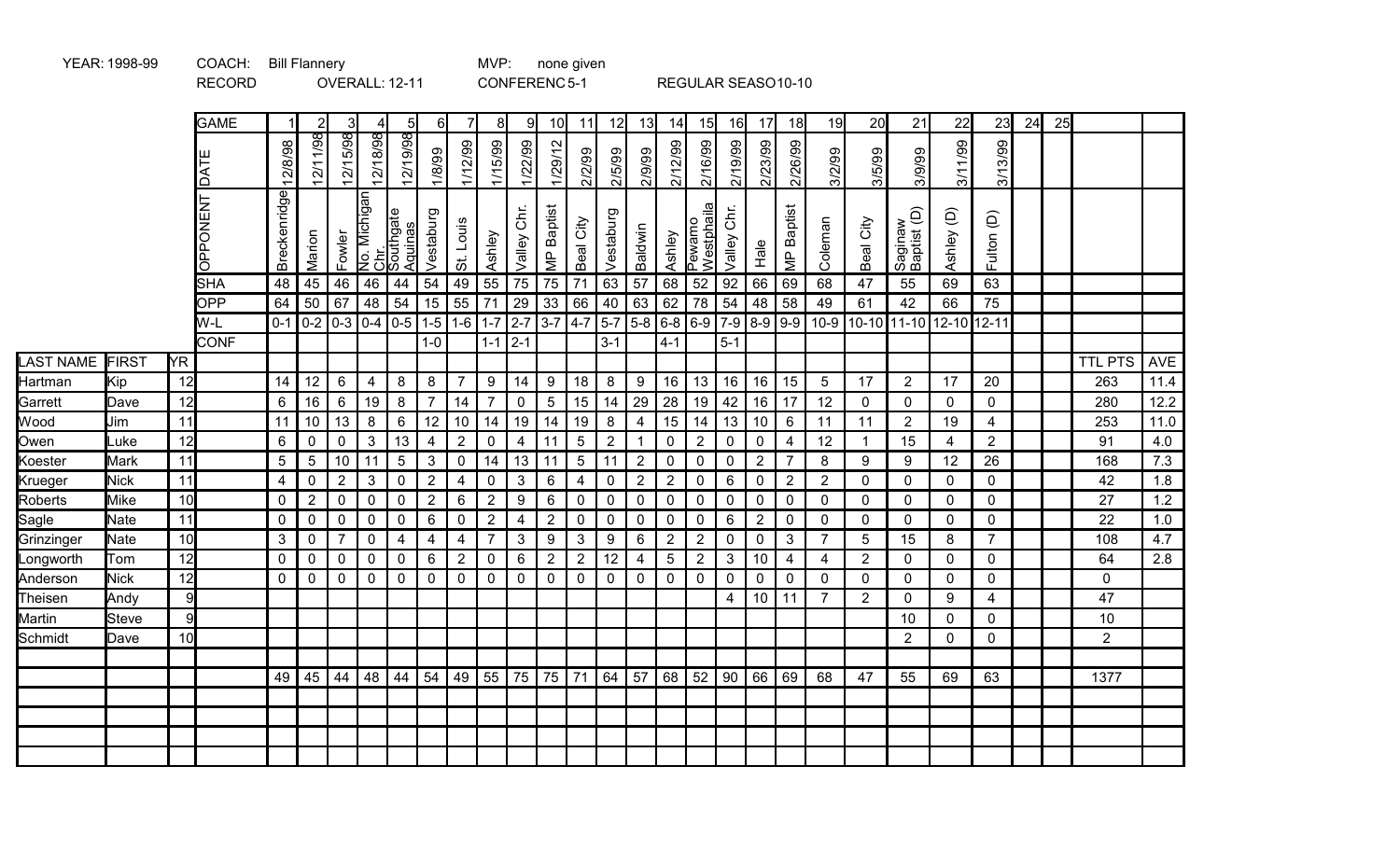|                  |            |    | <b>RECORD</b>      |                  |                         |                | OVERALL: 19-5                                        |                 |                         |                      |                |                     | CONFEREN(8-2                          |                |                  |                  |                         |                |                   | REGULAR SEASON16-4          |                |                |                   |                         |                |                |                       |    |                |            |
|------------------|------------|----|--------------------|------------------|-------------------------|----------------|------------------------------------------------------|-----------------|-------------------------|----------------------|----------------|---------------------|---------------------------------------|----------------|------------------|------------------|-------------------------|----------------|-------------------|-----------------------------|----------------|----------------|-------------------|-------------------------|----------------|----------------|-----------------------|----|----------------|------------|
|                  |            |    | <b>GAME</b>        |                  | $\overline{2}$          |                | $\overline{4}$                                       | 5               | $6 \mid$                | $\overline{7}$       | 8 <sup>1</sup> | 9                   | 10 <sub>l</sub>                       | 11             | 12 <sup>1</sup>  | 13               | 14                      | 15             | 16                | 17                          | 18             | 19             | 20                | 21                      | 22             | 23             | 24                    | 25 |                |            |
|                  |            |    | ш<br><b>TAD</b>    | 12/9/97          | 12/12/97                | 12/16/97       | 12/19/97                                             | 1/6/98          | 1/9/98                  | 1/13/98              | 1/16/98        | 1/20/98             | 1/23/98                               | 1/27/98        | 2/3/98           | 2/6/98           | 2/10/98                 | 2/13/98        | 2/17/98           | 2/20/98                     | 2/27/98        | 3/2/98         | 3/6/98            | 3/8/98                  | 3/11/98        | 3/13/98        | 3/18/98               |    |                |            |
|                  |            |    | OPPONENT           | Breckenridge     | Mcbain Chr.             | Fowler         | Morrice                                              | Beal City       | Baptist                 | Shepherd             | Vestaburg      | Chr.<br>Valley      | Ashley                                | Marion         | Webberville      | Morrice          | Beal City               | Baptist        | Vestaburg         | VCA                         | Ashley         | Coleman        | Webberville       | Ashley (D)              | Baptist (D)    | Fulton (D)     | $^\copyright$<br>Peck |    |                |            |
|                  |            |    | <b>SHA</b>         | 68               | 48                      | 35             | 49                                                   | 71              | 62                      | 68 78                |                | 86                  | 69                                    | 55             | 70               | 54               | $72\,$                  | 91             | 63                | 90                          | 67             | 76             | 64                | 58                      | 55             | 53             | 65                    |    |                |            |
|                  |            |    | <b>OPP</b>         | 60               | 45                      | 60             | 56                                                   | 41              |                         | $42 \mid 50 \mid 42$ |                | 37                  | 48                                    | 56             | 58               | 77               | 33                      | 51             | 52                | 57                          | 50             | 38             | 61                | 44                      | 31             | 51             | 72                    |    |                |            |
|                  |            |    | W-L<br><b>CONF</b> |                  | $1-0$ 2-0 2-1           |                | $2-2$ 3-2 4-2 5-2 6-2 7-2 8-2 8-3 9-3 9-4<br>$0 - 1$ |                 |                         |                      |                | $1 - 1$   2-1   3-1 |                                       |                | $4-1$ 4-2        |                  | 10-4 11-4               |                | $12 - 4$<br>$5-2$ | 13-4 14-4 15-4<br>$6-2$ 7-2 |                |                | $16-4$<br>$8 - 2$ |                         | 17-4 18-4 19-4 |                | $19 - 5$              |    |                |            |
| <b>LAST NAME</b> | FIRST      | YR |                    |                  |                         |                |                                                      |                 |                         |                      |                |                     |                                       |                |                  |                  |                         |                |                   |                             |                |                |                   |                         |                |                |                       |    | <b>TTL PTS</b> | <b>AVE</b> |
| Grinzinger       | Nick       | 12 |                    | 16               | 15                      | 14             | 19                                                   |                 | $16$ 21                 | $6\phantom{1}6$      | $\vert$ 13     | 28                  | 14                                    | 8              | 22               | 10               | 12                      | $\,6\,$        | 17                | 12                          | 9              | 12             | 8                 | 15                      | $\overline{7}$ | 8              | 16                    |    | 324            | 13.5       |
| Groves           | <b>Tim</b> | 12 |                    | $\overline{5}$   | $\overline{7}$          | $\overline{4}$ | $\overline{\mathbf{4}}$                              | 3 <sup>1</sup>  | $\overline{7}$          | 12 10                |                | $\overline{2}$      | 14                                    | $\overline{5}$ | $\overline{15}$  | 5                | $\overline{7}$          | $\mathfrak{S}$ | $\overline{7}$    | 10                          | 13             | $9\,$          | $\bf 8$           | $\mathbf{3}$            | 11             | 19             | 16                    |    | 199            | 8.3        |
| <b>Hutchins</b>  | Keith      | 12 |                    | $\pmb{0}$        | $\overline{c}$          | $\overline{c}$ | $\overline{2}$                                       | $\overline{2}$  | $\,6\,$                 | 8                    | $\mathbf{3}$   | $\,6$               | $5\phantom{.0}$                       | $\overline{4}$ | $\mathsf 0$      | 9                | 5                       | 12             | $\overline{7}$    | 9                           | $\overline{2}$ | 11             | $\mathbf 0$       | $\overline{1}$          | 8              | $\mathbf 0$    | $\mathbf 0$           |    | 104            | 4.3        |
| Quakenbush       | Brian      | 12 |                    | $\boldsymbol{9}$ | 5                       | $\pmb{0}$      | $\overline{2}$                                       | $\mathbf 0$     | $\pmb{0}$               | $\mathsf 0$          | $\pmb{0}$      | $\pmb{0}$           | $\pmb{0}$                             | $\pmb{0}$      | $\pmb{0}$        | $\pmb{0}$        | $\pmb{0}$               | $\pmb{0}$      | $\boldsymbol{0}$  | $\mathbf 0$                 | $\mathbf 0$    | $\mathfrak{S}$ | $\pmb{0}$         | $\mathbf 0$             | $\pmb{0}$      | 0              | $\mathbf 0$           |    | 19             | 0.8        |
| Gottschalk       | Curt       | 12 |                    | $\,6\,$          | $\overline{2}$          | $\sqrt{5}$     | $\overline{2}$                                       | 4               | $\overline{\mathbf{4}}$ | 4                    | 12             | 9                   | $\mathbf 0$                           | $\sqrt{2}$     | $\sqrt{5}$       | 14               | $\sqrt{2}$              | $\overline{2}$ | 4                 | 12                          | 6              | 10             | $\sqrt{5}$        | $\overline{\mathbf{4}}$ | 4              | 6              | $\mathbf 0$           |    | 124            | 5.2        |
| Wright           | Ben        | 12 |                    | 0                | $\mathbf 0$             | $\pmb{0}$      | $\overline{2}$                                       | 3 <sup>1</sup>  | $\mathbf 0$             | 17                   | $\mathbf{3}$   | 8                   | 9                                     | $\mathbf 0$    | $\mathbf 0$      | $\overline{2}$   | $\overline{7}$          | 18             | $\overline{2}$    | 5                           | $\mathbf 1$    | 5              | $\mathfrak{Z}$    | $\sqrt{5}$              | $\overline{7}$ | $\overline{2}$ | $\mathbf 0$           |    | 99             | 4.1        |
| Garrett          | Dave       | 11 |                    | 9                | 8                       | $\sqrt{5}$     | 6                                                    | 10 <sup>°</sup> | 15                      | 10 <sup>1</sup>      | $\mathbf{3}$   | $\overline{7}$      | $\mathbf{3}$                          | 16             | 8                | $\mathbf 0$      | 13                      | 11             | 10                | 3                           | 12             | $\overline{2}$ | 24                | 11                      | 3              | $\overline{2}$ | 11                    |    | 202            | 8.4        |
| Hartman          | Kip        | 11 |                    | 8                | $\pmb{0}$               | $\sqrt{3}$     | $\mathbf 0$                                          | $\overline{7}$  | $\overline{2}$          | 3                    | $9\,$          | 9                   | $\overline{4}$                        | 18             | $6\phantom{1}6$  | $\boldsymbol{9}$ | 14                      | 10             | 3                 | 9                           | 13             | 9              | 10                | $\overline{7}$          | $\overline{7}$ | 10             | $\overline{7}$        |    | 177            | 7.4        |
| Owens            | Luke       | 11 |                    | $\overline{2}$   | $\pmb{0}$               | $\pmb{0}$      | $\mathbf 0$                                          | $\mathbf{2}$    | $\mathsf{O}\xspace$     | $\mathbf 0$          | $\sqrt{2}$     | $\mathsf{O}\xspace$ | $\overline{7}$                        | $\pmb{0}$      | $\mathbf 0$      | $\pmb{0}$        | $\overline{\mathbf{4}}$ | 14             | $\mathsf 0$       | $\mathbf 0$                 | $\mathbf 0$    | $\mathbf 0$    | $\mathbf 0$       | $\pmb{0}$               | $\mathbf 0$    | $\mathbf 0$    | 0                     |    | 31             | 1.3        |
| <b>Szostek</b>   | Ryan       | 11 |                    | $\pmb{0}$        | $\overline{\mathbf{4}}$ | $\pmb{0}$      | $\pmb{0}$                                            | $\mathbf{1}$    | $\overline{2}$          | $\mathsf 0$          | $\overline{2}$ | $6\phantom{1}6$     | $\pmb{0}$                             | $\pmb{0}$      | $\pmb{0}$        | $\mathbf{1}$     | $\overline{2}$          | 4              | $\sqrt{5}$        | $\bf 8$                     | $\mathbf 0$    | 0              | $\mathbf 0$       | $\mathbf 0$             | 0              | 0              | 0                     |    | 35             | 1.5        |
| Anderson         | Nick       | 11 |                    | $\mathbf 0$      | $\mathbf 0$             | $\mathbf 0$    | 0                                                    | 4               | $\mathbf 1$             | $\mathbf 0$          | $\,6\,$        | $\sqrt{2}$          | $\sqrt{2}$                            | $\pmb{0}$      | $\boldsymbol{0}$ | $\pmb{0}$        | $\mathbf 0$             | $\pmb{0}$      | $\overline{0}$    | $\mathbf 0$                 | $\mathbf 0$    | 0              | $\mathbf 0$       | $\pmb{0}$               | 0              | $\mathbf 0$    | 0                     |    | 15             | 0.6        |
| Wood             | Jim        | 10 |                    | 13               | 6                       | $\overline{2}$ | 12 <sup>°</sup>                                      | 19              | $\overline{4}$          | $6\phantom{1}6$      | 15             | 12                  | 11                                    | $\overline{2}$ | 14               | $\overline{4}$   | 6                       | 11             | 8                 | 22                          | 11             | 12             | 6                 | 12                      | 8              | 6              | 15                    |    | 237            | 9.9        |
|                  |            |    |                    |                  |                         |                |                                                      |                 |                         |                      |                |                     |                                       |                |                  |                  |                         |                |                   |                             |                |                |                   |                         |                |                |                       |    |                |            |
|                  |            |    |                    |                  |                         |                |                                                      |                 |                         |                      |                |                     |                                       |                |                  |                  |                         |                |                   |                             |                |                |                   |                         |                |                |                       |    |                |            |
|                  |            |    |                    |                  |                         |                |                                                      |                 |                         |                      |                |                     |                                       |                |                  |                  |                         |                |                   |                             |                |                |                   |                         |                |                |                       |    |                |            |
|                  |            |    |                    |                  |                         |                |                                                      |                 |                         |                      |                |                     |                                       |                |                  |                  |                         |                |                   |                             |                |                |                   |                         |                |                |                       |    |                |            |
|                  |            |    |                    |                  | 68 49 35                |                | $49 \mid$                                            | 71              |                         |                      |                |                     | 62   66   78   89   69   55   70   54 |                |                  |                  | 72                      | 91             | 63                | 90                          | 67             | 73             | 64                | 58                      | 55             | 53             | 65                    |    | 1566           |            |
|                  |            |    |                    |                  |                         |                |                                                      |                 |                         |                      |                |                     |                                       |                |                  |                  |                         |                |                   |                             |                |                |                   |                         |                |                |                       |    |                |            |
|                  |            |    |                    |                  |                         |                |                                                      |                 |                         |                      |                |                     |                                       |                |                  |                  |                         |                |                   |                             |                |                |                   |                         |                |                |                       |    |                |            |
|                  |            |    |                    |                  |                         |                |                                                      |                 |                         |                      |                |                     |                                       |                |                  |                  |                         |                |                   |                             |                |                |                   |                         |                |                |                       |    |                |            |

MVP: Nick Grinzinger

YEAR: 1997-98 COACH: Bill Flannery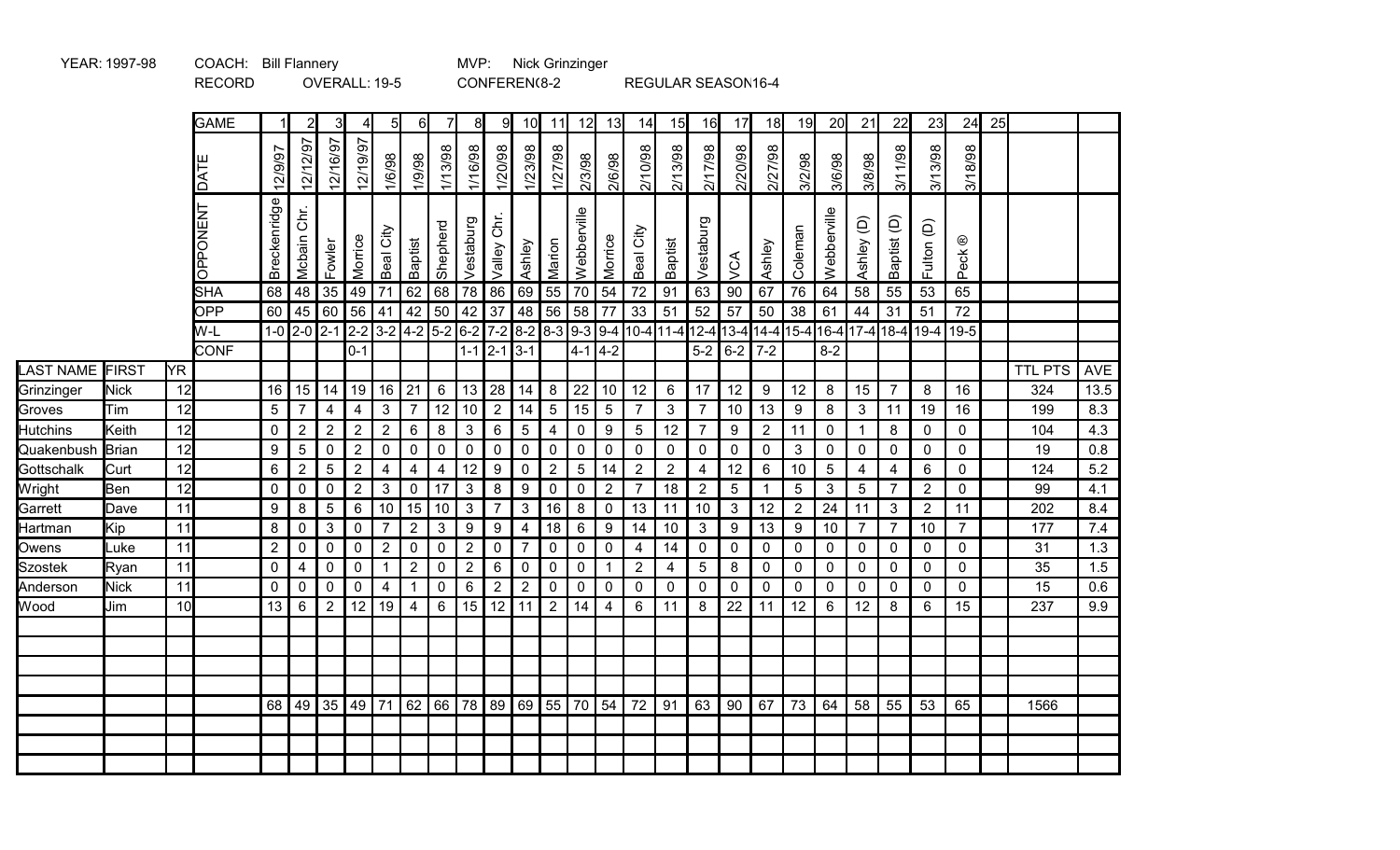|                  |               |                 | <b>RECORD</b>     |                         |                | OVERALL: 14-9                                                                |                |                |                |                |                 |                | CONFEREN(9-3    |                |                 |                    |                 |                         | REGULAR SEASO12-8 |                |                |                |                                                        |                |                                                                    |                |    |    |                |            |
|------------------|---------------|-----------------|-------------------|-------------------------|----------------|------------------------------------------------------------------------------|----------------|----------------|----------------|----------------|-----------------|----------------|-----------------|----------------|-----------------|--------------------|-----------------|-------------------------|-------------------|----------------|----------------|----------------|--------------------------------------------------------|----------------|--------------------------------------------------------------------|----------------|----|----|----------------|------------|
|                  |               |                 | <b>GAME</b>       |                         |                | $\overline{3}$                                                               |                | 5 <sub>l</sub> | 6l             | $\overline{7}$ | 8 <sup>1</sup>  | 91             | 10 <sup>l</sup> | 11             | 12              | 13                 | 14              | 15                      | 16                | 17             | 18             | 19             | 20                                                     | 21             | 22                                                                 | 23             | 24 | 25 |                |            |
|                  |               |                 | <b>DAT</b>        | 12/10/96                | 12/13/96       | 12/17/96                                                                     | 12/20/96       | 1/3/97         | 17/97          | 1/14/97        | 1/17/97         | 1/21/97        | 1/24/97         | 1/28/97        | 1/31/97         | 2/7/97             | 2/8/97          | 2/11/97                 | 2/14/97           | 2/18/97        | 2/21/97        | 2/25/97        | 2/28/97                                                | 26/8/8         | 3/5/97                                                             | 26/8/2         |    |    |                |            |
|                  |               |                 | <b>OPPONENT</b>   | Baptist                 | Chr.<br>McBain | Fowler                                                                       | Webberville    | Morrice        | Beal City      | Vestaburg      | Valley Chr.     | Coleman        | Ashley          | Beal City      | Webberville     | Morrice            | Baptist         | Genesee                 | Vestaburg         | Genesee        | Chr.<br>Valley | Ashley         | 55<br>Gaylord St.<br>Mary's<br>Vestaburg<br><u>(D)</u> |                | City<br>Beal                                                       | Fowler         |    |    |                |            |
|                  |               |                 | <b>SHA</b><br>OPP | 39<br>50                | 63<br>78       | 42<br>57                                                                     | 74<br>59       | 60<br>66       | 63<br>40       | 69<br> 61      | 79<br>64        | 74<br>65       | 71<br>63        | 66<br>46       | 86<br>63        | $55$ 55<br>$64$ 58 |                 | 78<br>62                | 60<br>50          | 61<br>43       | 74<br>48       | 50<br>59       | 49<br>63                                               | 78<br>53       | 49<br>41                                                           | 48<br>67       |    |    |                |            |
|                  |               |                 | W-L               |                         | $0-1$ 0-2      | $\left  0 - 3 \right  1 - 3 \left  1 - 4 \right  2 - 4 \left  3 - 4 \right $ |                |                |                |                |                 |                |                 |                |                 |                    |                 |                         |                   |                |                |                |                                                        |                | 4-4 5-4 6-4 7-4 8-4 8-5 8-6 9-6 10-6 11-6 12-6 12-7 12-8 13-8 14-8 | $14-9$         |    |    |                |            |
|                  |               |                 | <b>CONF</b>       |                         |                |                                                                              |                | $1 - 0$ 1-1    |                | $2 - 1$        | $3-1$           |                | $4 - 1$         |                |                 | $5-1$ 5-2          |                 |                         | $6-2$ 7-2         |                | $8-2$ 9-2 9-3  |                |                                                        |                |                                                                    |                |    |    |                |            |
| <b>LAST NAME</b> | FIRST         | <b>Y</b> R      |                   |                         |                |                                                                              |                |                |                |                |                 |                |                 |                |                 |                    |                 |                         |                   |                |                |                |                                                        |                |                                                                    |                |    |    | <b>TTL PTS</b> | <b>AVE</b> |
| <b>Bott</b>      | <b>Blayne</b> | 12              |                   | $\mathbf 0$             | $\mathbf 0$    | $\mathbf 0$                                                                  | $\mathbf 0$    | $\pmb{0}$      | $\mathbf 0$    | $\mathbf 0$    | $\mathbf 0$     | $\mathsf 0$    | $\mathbf 0$     | $\mathbf 0$    | $\mathbf{1}$    | $\mathsf{O}$       | $\mathbf 0$     | $\mathbf 0$             | $\overline{4}$    | $\overline{2}$ | $\overline{4}$ | $\mathbf 0$    | $\mathbf 0$                                            | $\mathbf 0$    | $\mathbf 0$                                                        | $\mathbf{0}$   |    |    | 11             | 0.5        |
| Grinzinger       | <b>Nick</b>   | 11              |                   | $\mathbf 0$             | $\mathfrak{3}$ | $\overline{2}$                                                               |                | $\overline{2}$ | $5\phantom{1}$ | $\mathbf 0$    | $6\phantom{1}6$ | 17             | $\,6\,$         | 13             | $6\phantom{.}6$ | 13                 | $5\phantom{.0}$ | $\overline{5}$          | $\overline{7}$    | $\mathbf 0$    | $\mathsf{O}$   | $\mathbf 0$    | $\overline{4}$                                         | 14             | $\bf 8$                                                            | $\mathbf 0$    |    |    | 117            | 5.1        |
| Hunter           | John          | 12              |                   | 14                      | 15             | 10                                                                           | 18             | 11             | $\vert$ 15     | 14             | 15              | $13$ 12        |                 | $\bf 8$        | 22              | $17$   11          |                 | 12                      | 18                | 18             | 16             | 10             | $\,6\,$                                                | 11             | 12                                                                 | 15             |    |    | 313            | 13.6       |
| <b>Browne</b>    | <b>Nick</b>   | 12              |                   | $\overline{2}$          | $\overline{4}$ | $\pmb{0}$                                                                    | $\mathbf 0$    | 13             | $\overline{2}$ | 10             | 13              | $\overline{4}$ | $\overline{4}$  | $\pmb{0}$      | 12              | 0                  | $\mathbf 0$     | $\overline{\mathbf{4}}$ | 4                 | 12             | 10             | $\overline{2}$ | $\overline{5}$                                         | 16             | $\overline{2}$                                                     | 6              |    |    | 125            | 5.4        |
| Fussman          | Ken           | 12              |                   | $\overline{2}$          | $\overline{4}$ | $\overline{4}$                                                               | 16             | $\overline{7}$ | 1              | 4              | 8               | $\sqrt{2}$     | 16              | $\bf 8$        | 8               | $\sqrt{5}$         | $\,6\,$         | $\overline{7}$          |                   | 5              | 8              | 10             | 8                                                      | $\sqrt{5}$     | 8                                                                  | 12             |    |    | 155            | 6.7        |
| Groves           | Tim           | 11              |                   | $\boldsymbol{9}$        | 22             | 12                                                                           | 13             | 13             | 14             | 17             | 11              | 18             | 18              | 12             | 13              | 12                 | 20              | 33                      | 12                | $\mathbf 0$    | 0              | 3              | $\,6\,$                                                | 11             | 11                                                                 | 11             |    |    | 291            | 12.7       |
| Hartman          | Kirt          | 12              |                   | $\pmb{0}$               | $\sqrt{2}$     | 8                                                                            | $\mathbf 1$    | $\overline{2}$ | 4              | 2              | $\overline{0}$  | $\mathbf 0$    | $\mathbf 0$     | 3              | 4               | 0                  | $\mathbf 0$     | $\mathbf 0$             | $\mathbf 0$       | 0              | 0              | 0              | $\overline{2}$                                         | $\mathbf 0$    | $\mathbf 0$                                                        | $\mathbf 0$    |    |    | 28             | 1.2        |
| Krapohl          | Spencer       | 12              |                   | $\overline{\mathbf{4}}$ | $\sqrt{3}$     | $\mathbf 0$                                                                  | $\overline{2}$ | $\sqrt{5}$     | $\mathbf 0$    | $\mathbf 0$    | $\overline{2}$  | $\sqrt{2}$     | $\overline{2}$  | $\overline{7}$ | 10 <sup>°</sup> | $\mathbf 0$        | $\overline{2}$  | 12                      | 6                 | 6              | 9              | 3              | $\overline{2}$                                         | 12             | $\overline{2}$                                                     | $\overline{2}$ |    |    | 93             | 4.0        |
| Wright           | Ben           | 11              |                   | $\pmb{0}$               | $\mathbf 0$    | $\pmb{0}$                                                                    | $\mathbf{1}$   | 0              | $\mathbf{3}$   | $\overline{2}$ | $\mathbf{3}$    | $\mathbf 0$    | $\pmb{0}$       | $\pmb{0}$      | $\mathbf 0$     | 0                  | $\mathbf 0$     | $\mathbf 0$             | $\overline{2}$    | $\overline{2}$ | 5              | 3              | 6                                                      | 3              | $\mathbf 0$                                                        | $\overline{2}$ |    |    | 32             | 1.4        |
| Gottschalk       | Curt          | 11              |                   | $\pmb{0}$               | $\pmb{0}$      | $\mathbf 0$                                                                  | $\mathbf 0$    | $\pmb{0}$      | $\overline{0}$ | $\mathbf 0$    | $\overline{4}$  | $\pmb{0}$      | $\pmb{0}$       | $\pmb{0}$      | $\mathbf 0$     | $\mathsf{O}$       | $\mathbf{3}$    | $\mathbf 0$             | $\mathbf 0$       | 4              | 4              | 4              | $\overline{4}$                                         | $\mathbf 0$    | $\mathbf 0$                                                        | $\mathbf 0$    |    |    | 23             | 1.0        |
| Quakenbush       | Brian         | 11              |                   | $\mathbf 0$             | $\overline{2}$ | $\mathsf{O}\xspace$                                                          | 6              | $\pmb{0}$      | $\mathbf 0$    | $\pmb{0}$      | $\pmb{0}$       | $\pmb{0}$      | $\pmb{0}$       | $\pmb{0}$      | $\mathbf 0$     | 0                  | $\mathbf 0$     | $\mathbf 0$             | $\mathbf 0$       | $\mathbf 0$    | $\mathbf 0$    | 0              | $\mathbf 0$                                            | $\overline{2}$ | $\mathbf 0$                                                        | $\mathbf 0$    |    |    | 10             | 0.4        |
| MacDonald        | Dave          | 12              |                   | 8                       | $\bf 8$        | $\overline{2}$                                                               | 12             | $\overline{7}$ | 17             | 14             | 13              | 17             | 13              | 15             | 4               | 8                  | $6\phantom{1}6$ | $\overline{5}$          | 4                 | 9              | 15             | 15             | $\overline{2}$                                         | $\overline{2}$ | 6                                                                  | $\mathbf 0$    |    |    | 202            | 8.8        |
| Hutchins         | Keith         | 11              |                   | $\mathbf 0$             | $\mathbf 0$    | $\overline{4}$                                                               | $\overline{4}$ | $\mathbf 0$    | $\overline{2}$ | 6              | $\overline{4}$  |                | $\mathbf 0$     | $\mathbf 0$    | 6               | 0                  | $\overline{2}$  | 0                       | $\overline{2}$    | 3              | 3              | 0              | $\overline{\mathbf{4}}$                                | $\overline{2}$ | $\mathbf 0$                                                        | $\mathbf 0$    |    |    | 43             | 1.9        |
| Garrett          | Dave          | 10              |                   |                         |                |                                                                              |                |                |                |                |                 |                |                 |                |                 |                    |                 |                         |                   |                |                |                |                                                        |                | $\mathbf 0$                                                        | $\mathbf 0$    |    |    | $\mathbf 0$    |            |
| Hartman          | Kip           | 10 <sup>1</sup> |                   |                         |                |                                                                              |                |                |                |                |                 |                |                 |                |                 |                    |                 |                         |                   |                |                |                |                                                        |                | $\Omega$                                                           | $\mathbf{0}$   |    |    | $\mathbf 0$    |            |
|                  |               |                 |                   |                         |                |                                                                              |                |                |                |                |                 |                |                 |                |                 |                    |                 |                         |                   |                |                |                |                                                        |                |                                                                    |                |    |    | $\mathbf 0$    |            |
|                  |               |                 |                   | 39                      | 63             | 42                                                                           | 74             |                | 60 63 69       |                | 79              | 74 71          |                 | 66             |                 | 86 55 55 78        |                 |                         | 60                | 61             | 74             | 50             | 49                                                     | 78             | 49                                                                 | 48             |    |    | 1443           |            |
|                  |               |                 |                   |                         |                |                                                                              |                |                |                |                |                 |                |                 |                |                 |                    |                 |                         |                   |                |                |                |                                                        |                |                                                                    |                |    |    | $\mathbf 0$    |            |
|                  |               |                 |                   |                         |                |                                                                              |                |                |                |                |                 |                |                 |                |                 |                    |                 |                         |                   |                |                |                |                                                        |                |                                                                    |                |    |    | 0              |            |
|                  |               |                 |                   |                         |                |                                                                              |                |                |                |                |                 |                |                 |                |                 |                    |                 |                         |                   |                |                |                |                                                        |                |                                                                    |                |    |    | 0              |            |

YEAR: 1996-97 COACH: Dan Simons MVP: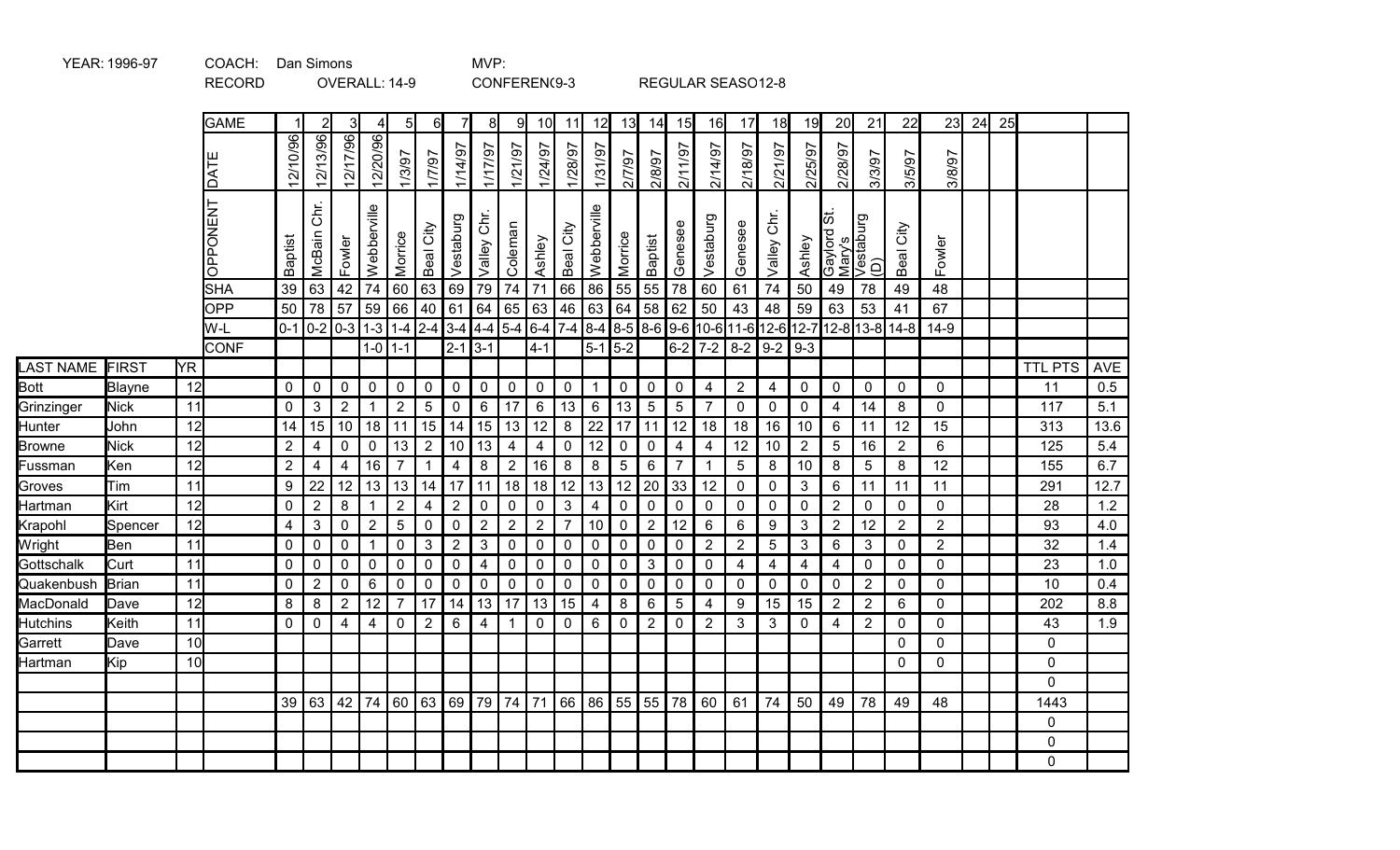|                |              |           | <b>RECORD</b>      |                       |                |                     | OVERALL: 18-5 |                 |                  |                                      |                  |                                   |                         | CONFERENC 10-2  |                 |                | REGULAR SEASON: 16-4                      |                |                           |                |                         |                |                |                  |             |                 |    |    |                |      |
|----------------|--------------|-----------|--------------------|-----------------------|----------------|---------------------|---------------|-----------------|------------------|--------------------------------------|------------------|-----------------------------------|-------------------------|-----------------|-----------------|----------------|-------------------------------------------|----------------|---------------------------|----------------|-------------------------|----------------|----------------|------------------|-------------|-----------------|----|----|----------------|------|
|                |              |           | <b>GAME</b>        | 1                     |                |                     | 4             | 5               | $6 \mid$         | $\overline{7}$                       | 81               | 91                                | 10                      | 11              | 12              | 13             | 14                                        | 15             | 16                        | 17             | 18                      | 19             | 20             | 21               | 22          | 23              | 24 | 25 |                |      |
|                |              |           | DATE               | 12/8/95               | 12/12/95       | 12/15/95            | 12/19/95      | 96/%            | 1/5/96           | 1/12/96                              | 1/16/96          |                                   | 1/19/96<br>1/23/96      | 1/26/96         | 1/30/96         |                | 2/6/96                                    | 2/8/96         | 12/16/96                  | 2/17/96        |                         | 2/27/96        | 3/1/96         | 3/5/96           | 3/6/96      | 3/9/96          |    |    |                |      |
|                |              |           | <b>UNBNOddO</b>    | Gaylord St.<br>Mary's | Breckenridge   | Webberville         | Fowler        | Coleman         | Morrice          | Genesee                              | Vestaburg        | $\tilde{e}$<br>Valley<br>Christia | <b>MP</b> Baptist       | Ashley          | Beal City       | Webberville    | Morrice                                   | Genesee        | Vestaburg                 | Mcbain Chr.    | Ψ<br>Valley<br>Christia | Ashley         | City<br>Beal   | Vestaburg<br>(D) | Ashley (D)  | Fowler (D)      |    |    |                |      |
|                |              |           | <b>SHA</b>         | 71                    | 67             | 53                  | 39            | 43              | 62               | 68                                   | 61               | 54                                | 71                      | 73              | 64              | 73             | 60                                        | 64             | 73                        | 54             | 77                      | 53             | 63             | 71               | 65          | 39              |    |    |                |      |
|                |              |           | <b>OPP</b>         | 55                    | 61             | 68                  | 66            | 48              | 45               | 61                                   | 52               | 41                                | 56                      | 59              | $\overline{35}$ | 63             | 54                                        | 58             | 43                        | 46             | 38                      | 79             | 48             | 60               | 64          | 56              |    |    |                |      |
|                |              |           | W-L<br><b>CONF</b> | $1-0$                 | $2 - 0$        | $2-1$<br>$0 - 1$    |               | $2 - 2$ 2 - 3   |                  | $3-3$ 4-3 5-3<br>$1 - 1$   2-1   3-1 |                  | $6-3$<br>$14-1$                   |                         | $5 - 1$         |                 | $6 - 1$        | $\sqrt{7-3}$ 8-3 9-3 10-3 11-3<br>$7 - 1$ | $8 - 1$        | 12-3 13-3 14-3<br>$9 - 1$ |                | $15-3$<br>$10-1$ 10-2   | $15 - 4$       |                | $16-4$ 17-4 18-4 |             | 18-5            |    |    |                |      |
| LAST NAME      | FIRST        | <b>YR</b> |                    |                       |                |                     |               |                 |                  |                                      |                  |                                   |                         |                 |                 |                |                                           |                |                           |                |                         |                |                |                  |             |                 |    |    | <b>TTL PTS</b> | AVE  |
| Hunter         | John         | 11        |                    | 20                    | 13             | $\overline{7}$      | 11            | 12              | 10               | 15                                   | 19               | $\overline{7}$                    | 15                      | $5\phantom{.0}$ | $\overline{2}$  | $\overline{7}$ | $\overline{7}$                            | 8              | 9                         | 12             | 6                       | 6              | 10             | 19               | 5           | 8               |    |    | 233            | 10.1 |
| Pieratt        | Scott        | 12        |                    | $\,6$                 | $\,6\,$        | $\pmb{0}$           | $\mathbf 0$   | 2 <sup>7</sup>  | 6                | $\,6\,$                              | $\boldsymbol{9}$ | 12                                | 22                      | 14              | 11              | $\overline{7}$ | 20                                        | $\sqrt{5}$     | 8                         | $\overline{7}$ | 9                       | 10             | 10             | 12               | 9           | 9               |    |    | 200            | 8.7  |
| Albaugh        | Joe          | 12        |                    | 5                     | $\mathbf 0$    | $\overline{4}$      | 6             | $\overline{4}$  | 8                | 4                                    | 6                | $\bf 8$                           | $\mathfrak{Z}$          | 6               | $\mathbf 0$     | $\mathbf 0$    | $\mathbf{0}$                              | $\mathbf 0$    | $\mathbf 0$               | $\mathbf 0$    | $\overline{4}$          | $\overline{4}$ | $\mathbf 0$    | 9                | 8           | $6\phantom{1}$  |    |    | 85             | 3.7  |
| <b>Hackett</b> | <b>Mike</b>  | 12        |                    | $\sqrt{5}$            | 15             | $\overline{7}$      | 14            | 3 <sup>1</sup>  | $\overline{7}$   | 9                                    | 6                | $\pmb{0}$                         | 5                       | $\sqrt{5}$      | $\overline{7}$  | 19             | 14                                        | $\bf 8$        | $5\phantom{.0}$           | 9              | 8                       | $\overline{5}$ | 17             | 8                | 16          | $\overline{7}$  |    |    | 199            | 8.7  |
| Kile           | Jason        | 12        |                    | 10                    | $16\,$         | 17                  | 6             | 8               | 12               | 24                                   | 9                | 10                                | 14                      | 21              | 15              | 14             | 9                                         | 14             | 13                        | 16             | 12                      | 10             | 19             | 8                | 23          | $\overline{2}$  |    |    | 302            | 13.1 |
| <b>Bott</b>    | Blayne       | 11        |                    | 0                     | 0              | $\mathsf{O}\xspace$ |               | 2 <sup>1</sup>  | $\pmb{0}$        | $\mathbf 0$                          | $\mathbf{0}$     | $\pmb{0}$                         | $\overline{\mathbf{4}}$ | 0               | $\mathbf{3}$    | $\mathbf 0$    | 0                                         | 0              | $\overline{7}$            | $\mathbf 0$    | $\mathbf{1}$            | $\mathbf 0$    | $\mathbf 0$    | $\mathbf 0$      | $\mathbf 0$ | $\mathbf 0$     |    |    | 17             | 0.7  |
| Hartman        | Kirt         | 11        |                    | $\mathbf 0$           | 0              | $\pmb{0}$           | $\mathbf 0$   | $\mathbf{0}$    | $\mathbf 0$      | $\mathbf 0$                          | $\mathbf 0$      | 2                                 | $\overline{0}$          | $\mathbf 0$     | $\overline{2}$  | $\mathbf 0$    | $\mathbf 0$                               | $\mathbf 0$    | $\overline{2}$            | $\mathbf 0$    | 3                       | $\overline{2}$ |                | $\mathbf 0$      | $\mathbf 0$ | $\mathbf 0$     |    |    | 12             | 0.5  |
| <b>Browne</b>  | <b>Nick</b>  | 11        |                    | 6                     | $\overline{2}$ | 3                   | $\mathbf 0$   | 4               | $\mathbf{3}$     | $\overline{7}$                       | 4                | $\mathbf 0$                       | $\mathbf 0$             | 9               | 6               | 6              | $\overline{2}$                            | $\overline{7}$ | $5\phantom{.0}$           | $\overline{2}$ | $\overline{4}$          | $\overline{4}$ | $\mathbf 0$    | $\overline{2}$   | $\mathbf 0$ | $\mathbf{1}$    |    |    | 77             | 3.3  |
| Fussman        | Ken          | 11        |                    | $\mathbf 0$           | $\overline{2}$ | $\pmb{0}$           | $\mathbf 0$   | 2 <sup>7</sup>  | $\mathbf 0$      | $\pmb{0}$                            | $\mathbf 0$      | $\overline{5}$                    | $\mathbf 0$             | $\mathbf 0$     | $\,6$           | $\overline{4}$ | $\mathbf 0$                               | $\mathbf 0$    | $5\phantom{.0}$           | $\overline{2}$ | $\overline{2}$          | $\overline{4}$ | $\mathbf 0$    | $\mathbf 0$      | $\mathbf 0$ | $\mathbf 0$     |    |    | 32             | 1.4  |
| Groves         | Tim          | 10        |                    | 17                    | 13             | $\overline{7}$      | $\mathbf 0$   | $6\overline{6}$ | 14               | $\mathbf{3}$                         | 8                | $\mathbf 0$                       | $\overline{7}$          | $\overline{7}$  | 8               | 16             | 8                                         | 20             | $\overline{7}$            | 6              | 12                      | $\mathbf 0$    | 4              | 13               | 4           | $5\phantom{.0}$ |    |    | 185            | 8.0  |
| Krapohl        | Spencer      | 11        |                    | $\pmb{0}$             | 0              | $\pmb{0}$           | $\mathbf 0$   | $\overline{2}$  | $\pmb{0}$        | $\pmb{0}$                            | $\mathbf 0$      | $\pmb{0}$                         | $\sqrt{2}$              | $\mathfrak{B}$  | $\pmb{0}$       | $\pmb{0}$      | $\pmb{0}$                                 | $\mathbf 0$    | $\mathbf 0$               | $\mathbf 0$    | 6                       | $\overline{2}$ | $\overline{2}$ | $\mathbf 0$      | $\mathbf 0$ | $\mathbf 0$     |    |    | 17             | 0.7  |
| <b>Hughes</b>  | Collin       | 11        |                    | $\mathbf 0$           | 0              | $\mathfrak{B}$      | $\pmb{0}$     | $\mathbf 0$     | $\boldsymbol{2}$ | $\mathbf 0$                          | $\mathbf 0$      | $\overline{\mathbf{4}}$           | $\pmb{0}$               | $\mathbf 0$     | $\mathbf{3}$    | $\mathbf 0$    | $\mathbf 0$                               | $\mathbf 0$    | $\overline{2}$            | $\mathbf 0$    | 8                       | $\mathbf 0$    | 0              | $\mathbf 0$      | $\mathbf 0$ | $\mathbf 0$     |    |    | 22             | 1.0  |
| MacDonald      | Dave         | 11        |                    | $\overline{2}$        | $\mathbf 0$    | 5                   | $\pmb{0}$     | $\mathbf 0$     | $\pmb{0}$        | $\mathbf 0$                          | $\mathbf 0$      | $\overline{2}$                    | $\pmb{0}$               | $\mathbf 0$     | $\overline{4}$  | $\mathbf 0$    | $\mathbf 0$                               | $\mathbf 0$    | 10                        | $\mathbf 0$    | $\overline{2}$          | 6              | $\mathbf 0$    | $\mathbf 0$      | $\mathbf 0$ | $\mathbf 0$     |    |    | 31             | 1.3  |
| Quakenbush     | <b>Brian</b> | 10        |                    |                       |                |                     |               |                 |                  |                                      |                  |                                   |                         |                 |                 |                |                                           |                |                           |                |                         |                |                |                  |             |                 |    |    | $\mathbf 0$    |      |
| Grinzinger     | <b>Nick</b>  | 10        |                    |                       |                |                     |               |                 |                  |                                      |                  |                                   |                         |                 |                 |                |                                           |                |                           |                |                         |                |                |                  |             |                 |    |    | $\mathbf{0}$   |      |
|                |              |           |                    |                       |                |                     |               |                 |                  |                                      |                  |                                   |                         |                 |                 |                |                                           |                |                           |                |                         |                |                |                  |             |                 |    |    |                |      |
|                |              |           |                    | 71                    | 67             | 53                  | 37            | 45              | 62               | 68 61                                |                  | 50                                | 72                      | 70              | 67              | 73             | 60                                        | 62             | 73                        | 54             | 77                      | 53             | 63             | 71               | 65          | 38              |    |    | 1412           |      |
|                |              |           |                    |                       |                |                     |               |                 |                  |                                      |                  |                                   |                         |                 |                 |                |                                           |                |                           |                |                         |                |                |                  |             |                 |    |    |                |      |
|                |              |           |                    |                       |                |                     |               |                 |                  |                                      |                  |                                   |                         |                 |                 |                |                                           |                |                           |                |                         |                |                |                  |             |                 |    |    |                |      |
|                |              |           |                    |                       |                |                     |               |                 |                  |                                      |                  |                                   |                         |                 |                 |                |                                           |                |                           |                |                         |                |                |                  |             |                 |    |    |                |      |

YEAR: 1995-96 COACH: Dan Simons COACH: Dan Simons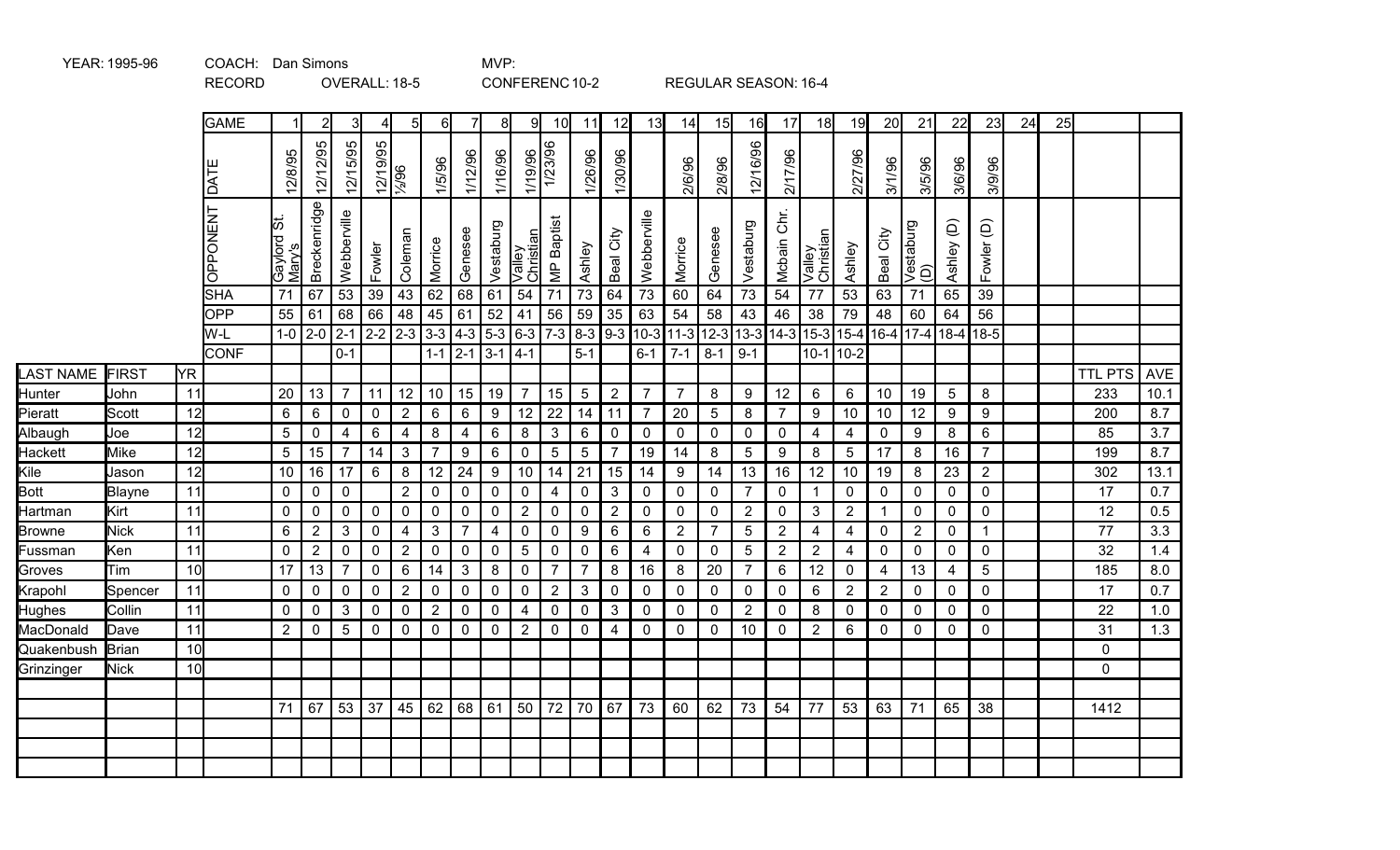|                 |               |           | <b>RECORD</b> |                 |                                                               | OVERALL: 8-13       |                     |                |                    |                |             |                     | CONFERENC7-5            |                 |                 |                 |                     |                         | REGULAR SEASO 8-12 |                  |                                                        |                 |                |                                 |    |    |    |    |                |      |
|-----------------|---------------|-----------|---------------|-----------------|---------------------------------------------------------------|---------------------|---------------------|----------------|--------------------|----------------|-------------|---------------------|-------------------------|-----------------|-----------------|-----------------|---------------------|-------------------------|--------------------|------------------|--------------------------------------------------------|-----------------|----------------|---------------------------------|----|----|----|----|----------------|------|
|                 |               |           | <b>GAME</b>   | $\mathbf{1}$    | $\overline{2}$                                                | 31                  | 4                   | 5              | $6 \mid$           | 7              | 8           | 9                   | 10 <sup>1</sup>         | 11              | 12              | 13              | 14                  | 15                      | 16                 | 17               | 18                                                     | 19              | 20             | 21                              | 22 | 23 | 24 | 25 |                |      |
|                 |               |           | <b>TYQ</b>    | 12/6/94         | 12/9/94                                                       | 12/16/94            | 12/20/94            | 1/3/95         | 1/6/95             | 1/10/95        | 1/13/95     | 1/17/95             | 1/20/95                 | 1/24/95         | 1/27/95         | 1/31/95         | 2/3/95              | 2/10/95                 | 2/14/95            | 2/17/95          | 2/24/95                                                | 2/28/95         | 3/3/95         | 3/9/95                          |    |    |    |    |                |      |
|                 |               |           | OPPONENT      | Hemlock         | Beal City                                                     | Valley<br>Christian | Fowler              | Coleman        | Baptist<br>Academy | Morrice        | Vestaburg   | Webberville         | Genesee                 | Shepherd        | Ashley          | Morrice         | Valley<br>Christian | Mcbain Chr.             | Vestaburg          | Webberville      | Genesee                                                | Ashley          | Beal City      | $\widehat{\Theta}$<br>Beal City |    |    |    |    |                |      |
|                 |               |           | <b>SHA</b>    | $\overline{39}$ | 55                                                            | 81                  | $\overline{52}$     | 75             | 60                 | 79             | 64          | $\overline{77}$     | 57                      | $\overline{50}$ | $\overline{50}$ | $\overline{72}$ | 68                  | 49                      | 59                 | $\overline{80}$  | 60                                                     | 65              | 49             | 41                              |    |    |    |    |                |      |
|                 |               |           | OPP<br>W-L    | 44              | 59<br>$0-1$   $0-2$   1-2   1-3   1-4   1-5   2-5   3-5   4-5 | 56                  | 86                  | 79             | 61                 | 51             | 41          | $72\,$              | 64<br>$4-6$ $4-7$ $4-8$ | 76              | 57              | 60              | 49                  | 78                      | 70                 | 78               | 57<br>  5-8   6-8   6-9  6-10 7-10 8-10 8-11 8-12 8-13 | 67              | 56             | 60                              |    |    |    |    |                |      |
|                 |               |           | <b>CONF</b>   |                 |                                                               | $1-0$               |                     |                |                    |                |             | $2 - 0$ 3 - 0 3 - 1 | $3-2$                   |                 | $3 - 3$         | $ 4-3 5-3$      |                     |                         | $5-4$              | $6-4$            | $7-4$ 7-5                                              |                 |                |                                 |    |    |    |    |                |      |
| LAST NAME FIRST |               | <b>YR</b> |               |                 |                                                               |                     |                     |                |                    |                |             |                     |                         |                 |                 |                 |                     |                         |                    |                  |                                                        |                 |                |                                 |    |    |    |    | <b>TTL PTS</b> | AVE  |
| Hunter          | John          | 10        |               | $\mathbf 0$     | 10                                                            | $\overline{4}$      | $\mathbf{1}$        | $\overline{2}$ | $\overline{4}$     | $\mathsf 0$    | $\mathbf 0$ | $\mathbf 0$         | 6                       | $5\phantom{.0}$ |                 | $\mathbf 0$     | $\overline{2}$      | $\mathbf 0$             | $\overline{4}$     | $\overline{2}$   | $\mathbf 0$                                            | $\mathbf 0$     | $\mathbf 0$    | $\mathbf{3}$                    |    |    |    |    | 43             | 2.0  |
| Henkes          | <b>Rick</b>   | 11        |               | $\mathbf 0$     | $\mathbf 0$                                                   | $\pmb{0}$           | $\mathbf 0$         | $\mathbf 0$    | $\pmb{0}$          | $\sqrt{2}$     | $\mathbf 0$ | $\mathbf 0$         | $\pmb{0}$               | $\mathbf 0$     | $\mathbf 0$     | $\mathbf 0$     | $\mathbf 0$         | $\mathbf 0$             | $\mathbf 0$        | $\mathbf 0$      | $\mathbf 0$                                            | $\mathbf 0$     | $\pmb{0}$      | $\mathbf 0$                     |    |    |    |    | $\overline{2}$ | 0.1  |
| Horgan          | <b>Steve</b>  | 11        |               | $\mathbf 0$     | $\mathbf 0$                                                   | $\overline{4}$      | $\mathbf 0$         | $\mathbf 0$    | $\mathbf 0$        | $\mathbf 0$    | $\mathbf 0$ | $\mathbf 0$         | $\mathbf 0$             | $\mathbf 0$     | $\mathbf 0$     | $\mathbf 0$     | $\mathbf 0$         | $5\phantom{1}$          | 3                  | $\overline{2}$   | $\mathbf 0$                                            | $\mathbf 0$     | $\mathbf 0$    | $\mathbf 0$                     |    |    |    |    | 14             | 0.7  |
| Johnson         | Jason         | 11        |               | $\pmb{0}$       | $\pmb{0}$                                                     | $\pmb{0}$           | $\pmb{0}$           | $\pmb{0}$      | $\pmb{0}$          | $\pmb{0}$      | $\pmb{0}$   | $\mathbf 0$         | $\pmb{0}$               | $\overline{2}$  | $\mathbf 0$     | $\mathbf 0$     | $\boldsymbol{0}$    | $\mathbf 0$             | $\overline{2}$     | $\pmb{0}$        | $\mathbf 0$                                            | $\mathbf 0$     | $\pmb{0}$      | $\mathbf 0$                     |    |    |    |    | $\overline{4}$ | 0.2  |
| MoeggenbergBen  |               | 12        |               | $\overline{7}$  | $\pmb{0}$                                                     | $\pmb{0}$           | $\bf 8$             | $\pmb{0}$      | $\sqrt{2}$         | $\overline{7}$ | $\sqrt{5}$  | 8                   | 4                       | $\overline{7}$  | 13              | 9               | $\overline{4}$      | $\mathbf 0$             | $\mathbf 0$        | $\mathbf 0$      | $\mathbf 0$                                            | $\mathbf 0$     | $\pmb{0}$      | 5 <sup>5</sup>                  |    |    |    |    | 79             | 3.8  |
| Pieratt         | Scott         | 11        |               | 9               | 14                                                            | $\sqrt{2}$          | $\overline{7}$      | $\sqrt{5}$     | $\sqrt{2}$         | $\,6\,$        | $\sqrt{2}$  | 6                   | $\overline{2}$          | $\sqrt{2}$      | $\overline{4}$  | 10              | 10                  | 13                      | $\overline{2}$     | 22               | 15                                                     | 21              | 8              | $\overline{4}$                  |    |    |    |    | 166            | 7.9  |
| <b>Seestedt</b> | Mike          | 12        |               | $\overline{2}$  | $\bf 8$                                                       | $\overline{26}$     | 4                   | 16             | 10                 | 20             | 8           | 26                  | $\mathbf{3}$            | $\sqrt{5}$      | $5\phantom{.0}$ | 14              | 6                   | $\overline{7}$          | $\,6$              | 15               | 15                                                     | 10 <sup>°</sup> | 15             | $\overline{7}$                  |    |    |    |    | 228            | 10.9 |
| Walton          | <b>Dallas</b> | 12        |               | $\overline{1}$  | 13                                                            | 10                  | $\overline{7}$      | 18             | 12                 | 12             | 6           | $6\phantom{1}$      | 24                      | $\overline{4}$  | $\overline{4}$  | 6               | $5\phantom{.0}$     | $\mathbf 0$             | 6                  | 15               | 4                                                      | 5               | 3              | $5\phantom{.0}$                 |    |    |    |    | 166            | 7.9  |
| Albaugh         | Joe           | 11        |               | $\mathbf 0$     | $\pmb{0}$                                                     | $\pmb{0}$           | $\mathbf 0$         | $\pmb{0}$      | $\pmb{0}$          | $\mathbf 0$    | $\mathbf 0$ | $\mathbf 0$         | $\pmb{0}$               | $\overline{2}$  | $\overline{4}$  | $\mathbf 0$     | $\sqrt{2}$          | $\mathbf 0$             | $6\phantom{1}6$    | 5                | $\mathbf 0$                                            | $\mathbf 0$     | $\mathbf 0$    | $\overline{2}$                  |    |    |    |    | 21             | 1.0  |
| <b>Hackett</b>  | <b>Mike</b>   | 11        |               | $\,6$           | $\mathsf 0$                                                   | $\pmb{0}$           | $\mathsf{O}\xspace$ | 14             | 10                 | 13             | 15          | 15                  | 12                      | 11              | 13              | 13              | 12                  | $\overline{7}$          | 21                 | $\overline{2}$   | 15                                                     | 11              | 16             | $6\phantom{.}$                  |    |    |    |    | 212            | 10.1 |
| Brocavich       | <b>Mike</b>   | 12        |               | 12              | $\,6\,$                                                       | 17                  | $\boldsymbol{9}$    | 21             | 18                 | 18             | 18          | 19                  | $\,6\,$                 | 12              | $\overline{7}$  | 8               | 18                  | $9\,$                   | $\mathfrak{Z}$     | $\bf 8$          | $\overline{7}$                                         | $10$            | $\overline{4}$ | $\overline{7}$                  |    |    |    |    | 237            | 11.3 |
| Kile            | Jason         | 11        |               | $\overline{2}$  | 14                                                            | 12                  | 13                  | $\mathbf 0$    | $\pmb{0}$          | $\overline{2}$ | $\,6\,$     | 0                   | $\overline{2}$          | $\sqrt{2}$      | -1              | $\bf 8$         | 4                   | $\overline{\mathbf{4}}$ | $\,6$              | $\boldsymbol{9}$ | 4                                                      | 8               | $\mathfrak{S}$ | $\overline{2}$                  |    |    |    |    | 102            | 4.9  |
| Groves          | <b>Tim</b>    | 9         |               |                 |                                                               |                     |                     |                |                    |                |             |                     |                         |                 |                 |                 |                     |                         |                    |                  |                                                        |                 |                | $\mathbf 0$                     |    |    |    |    | 0              |      |
|                 |               |           |               |                 |                                                               |                     |                     |                |                    |                |             |                     |                         |                 |                 |                 |                     |                         |                    |                  |                                                        |                 |                |                                 |    |    |    |    |                |      |
|                 |               |           |               |                 |                                                               |                     |                     |                |                    |                |             |                     |                         |                 |                 |                 |                     |                         |                    |                  |                                                        |                 |                |                                 |    |    |    |    |                |      |
|                 |               |           |               |                 |                                                               |                     |                     |                |                    |                |             |                     |                         |                 |                 |                 |                     |                         |                    |                  |                                                        |                 |                |                                 |    |    |    |    |                |      |
|                 |               |           |               | 39              | 65                                                            | 75                  | 49                  | 76             | 58                 | 80             | 60          | 80                  | 59                      | 52              | 51              | 68              | 63                  | 45                      | 59                 | 80               | 60                                                     | 65              | 49             | 41                              |    |    |    |    | 1274           |      |
|                 |               |           |               |                 |                                                               |                     |                     |                |                    |                |             |                     |                         |                 |                 |                 |                     |                         |                    |                  |                                                        |                 |                |                                 |    |    |    |    |                |      |
|                 |               |           |               |                 |                                                               |                     |                     |                |                    |                |             |                     |                         |                 |                 |                 |                     |                         |                    |                  |                                                        |                 |                |                                 |    |    |    |    |                |      |
|                 |               |           |               |                 |                                                               |                     |                     |                |                    |                |             |                     |                         |                 |                 |                 |                     |                         |                    |                  |                                                        |                 |                |                                 |    |    |    |    |                |      |

YEAR: 1994-95 COACH: Dan Simons COACH: Dan Simons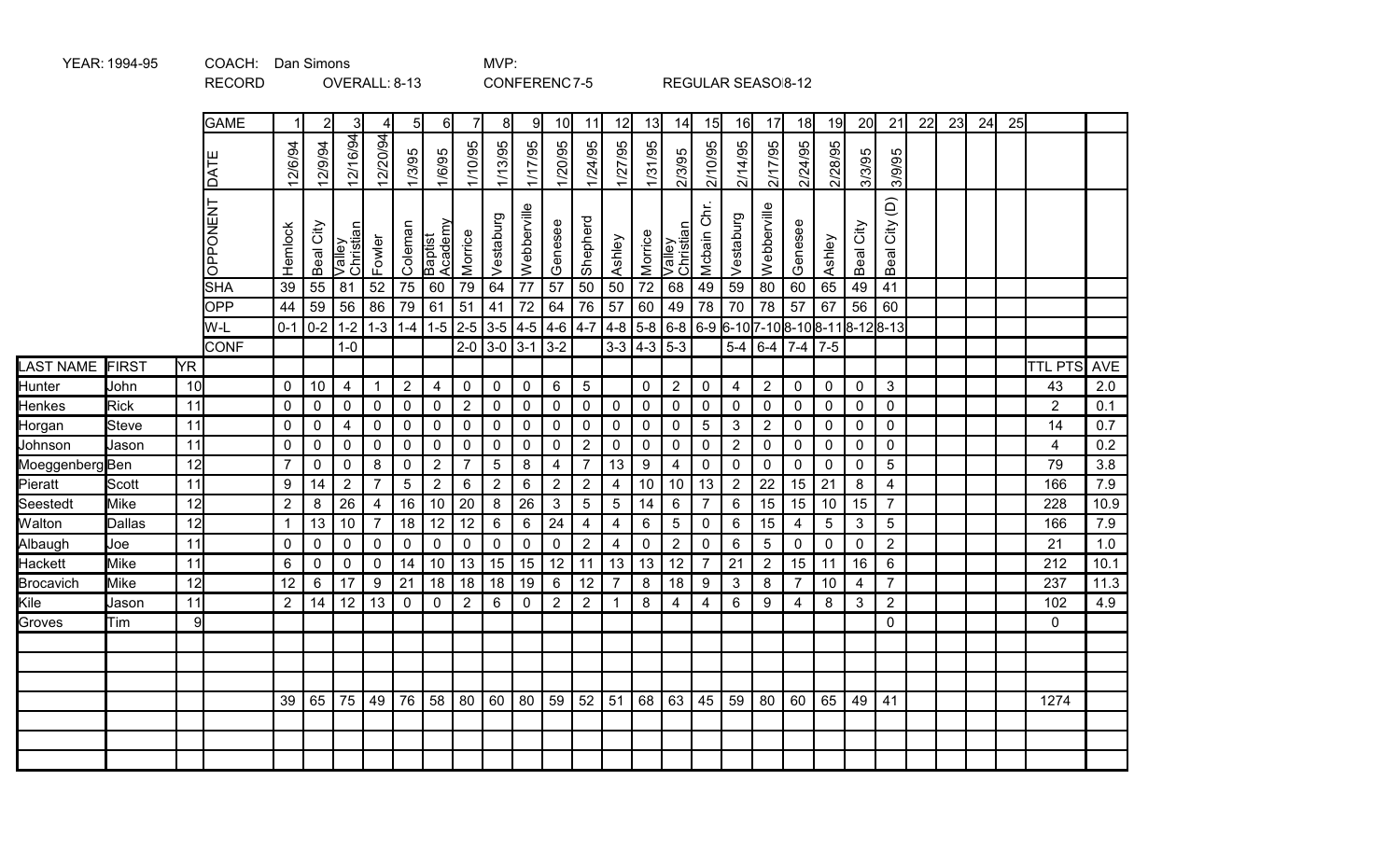|                           |                |          | <b>RECORD</b>   |                              |                   |                     |                | OVERALL: 11-10      |                                |                                    |                  |                                             | <b>CONFERENC</b>      |                      |                      | $8 - 4$                          |                               |                                   | <b>REGULAR SEASON:</b> |                                  |                     |                     | $11-9$                          |                              |    |    |    |    |                |            |
|---------------------------|----------------|----------|-----------------|------------------------------|-------------------|---------------------|----------------|---------------------|--------------------------------|------------------------------------|------------------|---------------------------------------------|-----------------------|----------------------|----------------------|----------------------------------|-------------------------------|-----------------------------------|------------------------|----------------------------------|---------------------|---------------------|---------------------------------|------------------------------|----|----|----|----|----------------|------------|
|                           |                |          | <b>GAME</b>     | -1                           | 2                 | 61                  | 31             | 4                   | $5 \vert$                      | 71                                 | 9                | 10 <sup>l</sup>                             | 12                    | 13                   | 8                    | 14                               | 15                            | 16                                | 17                     | 11                               | 18                  | 19                  | 20                              | 21                           | 22 | 23 | 24 | 25 |                |            |
|                           |                |          | DATE            | 12/10/93                     | 12/14/93          | 12/17/93            | 1/4/94         | 17/94               | 1/11/94                        | 1/14/94                            | 1/1/94           | 1/25/94                                     | 2/1/94                | 2/4/94               | 2/5/94               | 2/8/94                           | 2/11/94                       | 2/15/94                           | 2/18/94                | 2/22/94                          | 2/25/94             | 3/1/94              | -3/4/94                         | 3/9/94                       |    |    |    |    |                |            |
|                           |                |          | <b>OPPONENT</b> | Beal City                    | <b>MP</b> Baptist | Valley<br>Christian | Coleman        | BC All-<br>Saints   | Morrice                        | Vestaburg                          | Genesee          | Shepherd                                    | Morrice               | Valley<br>Christian  | Webberville          | <b>MP</b> Baptist                | Mcbain Chr                    | Vestaburg                         | Webberville            | Ashley                           | Genesee             | Ashley              | Beal City                       | $\widehat{\Theta}$<br>Fowler |    |    |    |    |                |            |
|                           |                |          | SHA             | 44                           | 71                | 66                  | 73             | 28                  | 70                             | 65                                 | 54               | 26                                          | 101                   | $90\,$               | 63                   | 74                               | 63                            | 74                                | 57                     | 54                               | 59                  | 43                  | 59                              | 43                           |    |    |    |    |                |            |
|                           |                |          | <b>OPP</b>      | 49                           | 42                | 58                  | 70             | 53                  | 64                             | 46                                 | 52               | 53                                          | 77                    | 60                   | 88                   | 63                               | 78                            | 47                                | 80                     | 68                               | 49                  | 66                  | 73                              | 79                           |    |    |    |    |                |            |
|                           |                |          | W-L             |                              | $0-1$ 1 - 1 2 - 1 |                     | $3-1$          | $3-2$               | $4-2$                          |                                    | $5-2$ 6-2 6-3    |                                             | $7-3$                 |                      |                      |                                  |                               | $8-3$ $8-4$ 9-4 9-5 10-5          | $10-6$                 | $10 - 7$                         | $11-7$              | $11 - 8$            |                                 | 11-911-10                    |    |    |    |    |                |            |
|                           |                |          | <b>CONF</b>     |                              |                   | $1-0$               |                |                     | $2 - 0$                        | $3-0$ 4-0                          |                  |                                             | $5-0$                 | $ 6 - 0  6 - 1$      |                      |                                  |                               | $7 - 1$                           | $7 - 2$                | $7 - 3$                          | $8 - 3$             | $8 - 4$             |                                 |                              |    |    |    |    |                |            |
| LAST NAME                 | FIRST          | YR       |                 |                              |                   |                     |                |                     |                                |                                    |                  |                                             |                       |                      |                      |                                  |                               |                                   |                        |                                  |                     |                     |                                 |                              |    |    |    |    | <b>TTL PTS</b> | AVE        |
| Moeggenberg Ben           |                | 11       |                 | $\overline{7}$               | 12                | $\overline{2}$      | $\overline{2}$ | $\mathbf{3}$        | $\mathbf 0$                    | $6\phantom{1}6$                    | $\overline{4}$   | $\mathbf 0$                                 | $\mathbf 0$           | 8                    | $\overline{4}$       | $\overline{7}$                   | $\mathbf{3}$                  | 12                                | 6                      | $\overline{7}$                   | 4                   | $\mathbf{3}$        | 10                              | $\overline{7}$               |    |    |    |    | 107            | 5.1        |
| Seestedt                  | Mike           | 11<br>12 |                 | $\overline{4}$<br>$\sqrt{5}$ | $\bf 8$<br>6      | 6<br>8              | $\overline{2}$ | $\mathbf 0$         | $10$                           | $\mathbf{3}$                       | $\overline{2}$   | $\pmb{0}$                                   | 20                    | $5\overline{)}$<br>8 | 5 <sup>5</sup>       | $\overline{4}$                   | $\overline{4}$<br>$\mathbf 0$ | $5\phantom{.0}$<br>$\overline{2}$ | 6<br>$\overline{4}$    | $\overline{2}$<br>$\overline{2}$ | $\overline{4}$<br>6 | $\overline{4}$<br>5 | $\mathbf{1}$<br>$5\phantom{.0}$ | $\overline{2}$<br>4          |    |    |    |    | 97<br>91       | 4.6<br>4.3 |
| Ervin<br><b>Brocavich</b> | Jeremy<br>Mike | 11       |                 | 13                           | $\overline{7}$    | $\overline{7}$      | 4<br>$\bf 8$   | 3<br>$\overline{7}$ | $\sqrt{5}$<br>$\boldsymbol{9}$ | $\overline{4}$<br>$\boldsymbol{9}$ | $\bf 8$<br>$\,6$ | $\boldsymbol{0}$<br>$\overline{\mathbf{4}}$ | 6<br>$\boldsymbol{9}$ | $\overline{4}$       | $\overline{4}$<br>10 | $\overline{2}$<br>$\overline{7}$ | 11                            | 19                                | 17                     | 8                                | 12                  | $\overline{2}$      | 18                              | 6                            |    |    |    |    | 193            | 9.2        |
| Walton                    | Dallas         | 11       |                 | 0                            | $\mathbf 0$       | $\mathbf{0}$        | $\,6$          | $\overline{4}$      | 6                              | $\sqrt{2}$                         | $\mathbf{2}$     | $\boldsymbol{0}$                            | $\mathbf 0$           | 4                    | 8                    | $\mathbf 0$                      | $\mathbf 0$                   | -1                                | $\overline{2}$         | $\mathbf 0$                      | $\mathbf 0$         | $\mathbf 0$         | $\mathbf 0$                     | 0                            |    |    |    |    | 35             | 1.7        |
| <b>Hackett</b>            | <b>Ben</b>     | 12       |                 | 10                           | 8                 | 23                  | 31             | $\mathbf{3}$        | $\overline{7}$                 | 11                                 | 16               | 12                                          | 25                    | 23                   | $\overline{4}$       | 33                               | 21                            | 18                                | 6                      | 10                               | 15                  | 17                  | $\overline{7}$                  | 15                           |    |    |    |    | 315            | 15.0       |
| Gottschalk                | Mike           | 12       |                 | $\mathfrak{Z}$               | 8                 | 3                   | 6              | $\overline{2}$      | 8                              | $\overline{4}$                     | $\mathbf 0$      | $\mathbf 0$                                 | $5\overline{)}$       | $\mathsf{O}$         | $\mathbf 0$          | $\mathsf{O}\xspace$              | $\mathbf 0$                   | $\mathbf 0$                       | $\mathbf 0$            | $\mathbf{0}$                     | $\mathbf 0$         | $\mathbf 0$         | $\mathbf 0$                     | 0                            |    |    |    |    | 39             | 1.9        |
| Lapalme                   | Joe            | 12       |                 | $\mathbf{2}$                 | 22                | 17                  | 14             | $\mathbf 0$         | 13                             | $\boldsymbol{9}$                   | 13               | $\,6\,$                                     | $\overline{21}$       | $\overline{7}$       | 12                   | 11                               | 10                            | 6                                 | 3                      | 12                               | 5                   | $\overline{4}$      | 10                              | $\overline{7}$               |    |    |    |    | 204            | 9.7        |
| Walling                   | Bryan          | 12       |                 | $\mathbf 0$                  | $\mathbf 0$       | $\mathbf 0$         | $\mathbf 0$    | 3                   | $\overline{2}$                 | $\overline{1}$                     | $\pmb{0}$        | $\overline{2}$                              | $\mathbf{3}$          | 13                   | $\mathbf 0$          | $\mathfrak{S}$                   | $\overline{2}$                | $\overline{4}$                    | $\overline{4}$         | $\overline{7}$                   | 9                   | $\overline{4}$      | $\mathbf{3}$                    | 0                            |    |    |    |    | 60             | 2.9        |
| <b>Hackett</b>            | Mike           | 10       |                 | 0                            | $\mathbf 0$       | $\mathbf{0}$        | $\mathbf 0$    | 3                   | $10$                           | 16                                 | $\sqrt{3}$       | $\overline{2}$                              | 12                    | $\bf 8$              | 16                   | $\overline{7}$                   | 12                            | 4                                 | 5                      | 6                                | 4                   | 3                   | 5                               | 0                            |    |    |    |    | 116            | 5.5        |
| Elton                     | Aaron          | 11       |                 |                              |                   |                     |                |                     |                                |                                    | $\mathbf 0$      | $\mathbf 0$                                 | $\mathbf 0$           | 10                   | $\mathbf 0$          | $\mathbf 0$                      | $\mathbf 0$                   | $\overline{2}$                    | $\mathbf 0$            | $\mathbf 0$                      | $\mathbf{0}$        | $\mathbf{0}$        | $\mathbf 0$                     | 0                            |    |    |    |    | 12             |            |
| Goduka                    | Makhonza       | 11       |                 |                              |                   |                     |                |                     |                                |                                    |                  |                                             |                       |                      |                      |                                  |                               |                                   |                        |                                  |                     |                     |                                 |                              |    |    |    |    | 0              |            |
| Pieratt                   | Scott          | 10       |                 |                              |                   |                     |                |                     |                                |                                    |                  |                                             |                       |                      |                      |                                  |                               |                                   |                        |                                  |                     |                     |                                 |                              |    |    |    |    | 0              |            |
| Kile                      | Jason          | 10       |                 |                              |                   |                     |                |                     |                                |                                    |                  |                                             |                       |                      |                      |                                  |                               |                                   |                        |                                  |                     |                     |                                 | $\overline{2}$               |    |    |    |    | $\overline{2}$ |            |
|                           |                |          |                 |                              |                   |                     |                |                     |                                |                                    |                  |                                             |                       |                      |                      |                                  |                               |                                   |                        |                                  |                     |                     |                                 |                              |    |    |    |    |                |            |
|                           |                |          |                 |                              |                   |                     |                |                     |                                |                                    |                  |                                             |                       |                      |                      |                                  |                               |                                   |                        |                                  |                     |                     |                                 |                              |    |    |    |    |                |            |
|                           |                |          |                 | 44 I                         | 71                | 66                  | $ 73\rangle$   | 28                  |                                |                                    | 70 65 54         | 26                                          | $101$ 90              |                      | 63                   | 74                               | 63                            | 73                                | 53                     | 54                               | 59                  | 42                  | 59                              | 43                           |    |    |    |    | 1271           |            |
|                           |                |          |                 |                              |                   |                     |                |                     |                                |                                    |                  |                                             |                       |                      |                      |                                  |                               |                                   |                        |                                  |                     |                     |                                 |                              |    |    |    |    |                |            |
|                           |                |          |                 |                              |                   |                     |                |                     |                                |                                    |                  |                                             |                       |                      | ppd                  |                                  |                               |                                   |                        | ppd                              |                     |                     |                                 |                              |    |    |    |    |                |            |
|                           |                |          |                 |                              |                   |                     |                |                     |                                |                                    |                  |                                             |                       |                      |                      |                                  |                               |                                   |                        |                                  |                     |                     |                                 |                              |    |    |    |    |                |            |

MVP: Ben Hackett, Joe LaPalme

YEAR: 1993-94 COACH: Dan Simons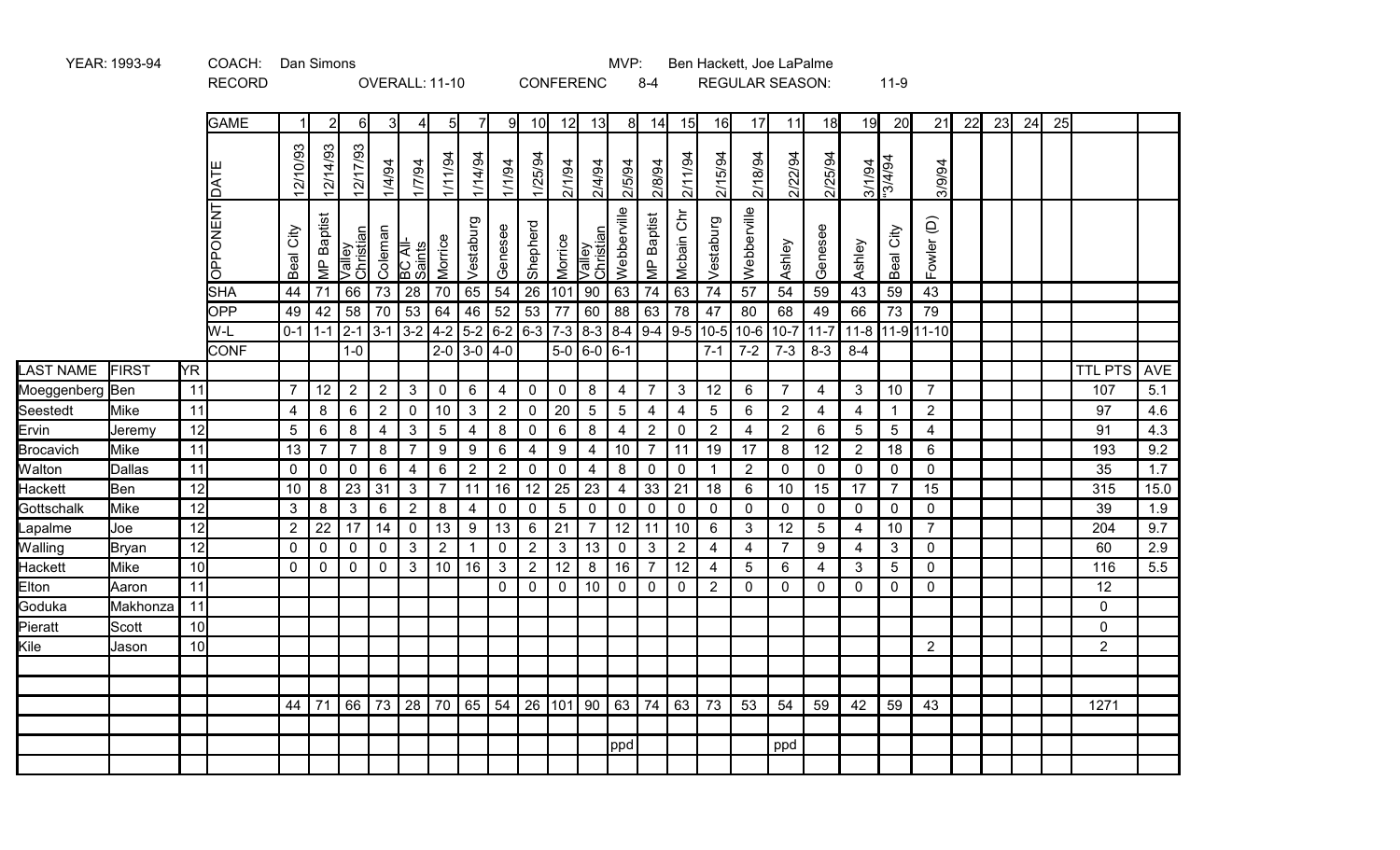|                |               |                 | <b>GAME</b>       |                | $\overline{2}$       | 3                 | 41             | 5 <sup>1</sup> | 6I             |                | 8              | 9I             | 10 <sup>1</sup>  | 11                  | 12                             | 13           | 14                      | 15             | 16              | 17             | 18                | 19             | 20             | 21             | 22 | 23 | 24 | 25 |                |            |
|----------------|---------------|-----------------|-------------------|----------------|----------------------|-------------------|----------------|----------------|----------------|----------------|----------------|----------------|------------------|---------------------|--------------------------------|--------------|-------------------------|----------------|-----------------|----------------|-------------------|----------------|----------------|----------------|----|----|----|----|----------------|------------|
|                |               |                 | DATE              | 2/8/92         | 12/11/92             | 12/15/92          | 12/18/92       | 1/5/93         | 1/8/93         | 1/12/93        | 1/15/93        | 1/22/93        | $\frac{1}{2693}$ | 1/29/93             | /2/93<br>$\tilde{\bm{\alpha}}$ | 2/5/93       | 2/9/93                  | 2/12/93        | 2/16/93         | 2/19/93        | 2/23/93           | 2/26/93        | 2/5/93         |                |    |    |    |    |                |            |
|                |               |                 | PONEN<br>௳<br>lō⊢ | City<br>Beal   | McBain<br>North Chr. | <b>MP</b> Baptist | Vestaburg      | Evart          | Morrice        | Ashley         | Webberville    | Dansville      | Shepherd         | Valley<br>Christian | Beal City                      | Genessee     | <b>MP</b> Baptist       | Vestaburg      | Coleman         | Morrice        | BC All-<br>Saints | Ashley         | Webberville    | Fowler (D)     |    |    |    |    |                |            |
|                |               |                 | <b>SHA</b>        | 60             | 49                   | 73                | 69             | 61             | 59             | 55             | 62             | 81             | 62               | 70                  | 47                             | 63           | 86                      | 75             | 46              | 54             | 58                | 49             | 48             | 44             |    |    |    |    |                |            |
|                |               |                 | <b>OPP</b>        | 76             | 81                   | 66                | 57             | 71             | 56             | 61             | 78             | 95             | 48               | 72                  | 67                             | 57           | 78                      | 67             | 84              | 56             | 71                | 55             | 47             | 71             |    |    |    |    |                |            |
|                |               |                 | W-L               |                | $0-1$ 0-2            |                   |                | $1-2$ 2-2 2-3  | $3-3$          | 34             | $3-5$          | $3-6$          | $4-6$            | $4 - 7$             | $4 - 8$                        | $5-8$        | $6-8$                   | $7-8$          | $7-9$           | $7 - 10$       | $ 7 - 11 $        | $7 - 12$       | $7-13$ 7-14    |                |    |    |    |    |                |            |
|                |               |                 | <b>CONF</b>       |                |                      |                   | $1 - 0$        |                | $2 - 0$        | $2-1$          | $2-2$          | $2-3$          |                  | $2 - 4$             |                                | $3 - 4$      |                         | $4 - 4$        |                 | $4 - 5$        |                   | $4 - 6$        | $4 - 7$        |                |    |    |    |    |                |            |
| LAST NAME      | FIRST         | <b>YR</b>       |                   |                |                      |                   |                |                |                |                |                |                |                  |                     |                                |              |                         |                |                 |                |                   |                |                |                |    |    |    |    | <b>TTL PTS</b> | <b>AVE</b> |
| Tyler          | Jeff          | 12              |                   | 18             | 17                   | 33                | 23             | 20             | 14             | 15             | 22             | 34             | 16               | 14                  | 22                             | 29           | 20                      | 28             | $\mathbf 0$     | 8              | 20                | 17             | 12             | 14             |    |    |    |    | 396            | 18.9       |
| <b>Browne</b>  | Jeff          | 12              |                   | 4              | $\overline{2}$       | $\mathbf 1$       | $\mathbf 0$    | $\overline{7}$ | 8              |                | $\mathbf 0$    | $\overline{0}$ | -1               | $\mathbf 0$         | $\overline{2}$                 | $\mathbf{1}$ | $\pmb{0}$               | $\sqrt{2}$     | 3               | 3              | $\overline{2}$    | 4              | $\mathbf 0$    | $2^{\circ}$    |    |    |    |    | 43             | 2.0        |
| Thering        | <b>Nick</b>   | 11              |                   | 0              | $\overline{2}$       | 0                 | $\mathbf 0$    | 0              | $\mathbf 0$    | 0              | $\overline{2}$ | $\overline{2}$ | 0                | $\sqrt{2}$          | 4                              | $\mathbf 0$  | $\pmb{0}$               | $\mathbf 0$    | $6\phantom{1}6$ | $\mathbf 0$    | 0                 | 0              | 0              | $\mathbf 0$    |    |    |    |    | 18             | 0.9        |
| Goduka         | Makhonza      | 11              |                   | 15             | 0                    | 0                 | 5              | 7              | $\overline{2}$ | $\overline{2}$ | 3              | $\mathbf{0}$   | $\mathbf 0$      | $\mathbf 0$         | $\mathbf 0$                    | 0            | $\mathbf 0$             | $\overline{2}$ | 0               | 0              | 4                 | $\mathbf 0$    | $\mathbf{0}$   | $\mathbf 0$    |    |    |    |    | 40             | 1.9        |
| Ervin          | Jeremy        | 11              |                   | $\mathbf 0$    | 4                    | $\overline{2}$    | -1             | 6              | $\overline{2}$ | 13             | $\,6$          | 8              | 6                | 8                   | $\sqrt{2}$                     | 6            | $\overline{4}$          | $\pmb{0}$      | $\mathbf 0$     | 6              | 0                 | $\mathbf 0$    | 4              | $\mathbf 0$    |    |    |    |    | 78             | 3.7        |
| Brocavich      | Chris         | 12              |                   | 4              | $\overline{2}$       | 0                 | $\overline{2}$ | $\overline{2}$ | $\overline{2}$ | 0              | 6              | $\overline{2}$ | 4                |                     |                                |              |                         |                |                 |                |                   |                |                |                |    |    |    |    | 24             | 1.1        |
| Sonnad         | Gireesh       | 11              |                   | $\pmb{0}$      | 0                    | 0                 | $\mathbf 0$    | 0              | $\overline{2}$ | $\pmb{0}$      | $\pmb{0}$      | $\mathbf{1}$   | $\pmb{0}$        | $\mathsf 0$         | $\boldsymbol{0}$               | $\mathbf 0$  | $\overline{\mathbf{4}}$ | $\mathbf 0$    | $\mathbf{3}$    | $\pmb{0}$      | 0                 | $\mathbf{1}$   | $\overline{0}$ | $\mathbf 0$    |    |    |    |    | 11             | 0.5        |
| Hackett        | Ben           | 11              |                   | 10             | 6                    | 12                | 15             | 4              | 15             | 4              | 8              | 8              | 15               | 17                  | 6                              | 12           | 22                      | 11             | 13              | 15             | 8                 | $\overline{7}$ | 9              | $\overline{7}$ |    |    |    |    | 224            | 10.7       |
| MacDonald      | Jeremy        | 12              |                   | $\overline{7}$ | 4                    | 12                | 10             | 9              | 8              | 10             | $\overline{4}$ | 12             | 13               | 17                  | $\overline{4}$                 | 9            | 14                      | 11             | 6               | 13             | 16                | $\overline{7}$ | 10             | 16             |    |    |    |    | 212            | 10.1       |
| <b>Walling</b> | Bryan         | 11              |                   | 0              | 6                    | 8                 | 6              | 0              | $\overline{2}$ | $\overline{4}$ | $\overline{7}$ | 6              | 1                | 8                   | 3                              | 6            | 16                      | 13             | 13              | 3              | 3                 | 4              | $\mathbf 0$    | $\mathbf 0$    |    |    |    |    | 109            | 5.2        |
| Siefker        | Dave          | 11              |                   | 0              | 0                    | 0                 | 4              | 0              | $\mathbf 0$    | 4              | $\overline{2}$ | $\overline{2}$ | $\overline{2}$   | $\mathbf 0$         | $\mathbf 0$                    | 0            | $\mathbf 0$             | $\mathbf 0$    | $\mathbf 0$     | $\overline{2}$ | $\overline{2}$    | $\overline{2}$ | $\mathbf 0$    | $\mathbf 0$    |    |    |    |    | 20             | 1.0        |
| _apalme        | Joe           | 11              |                   | $\overline{2}$ | 6                    | 5                 | 5              | 3              | 6              | 4              | $\overline{2}$ | $\overline{2}$ | 6                | 4                   | $\overline{4}$                 | $\mathbf 0$  | $\overline{2}$          | 6              | 4               | $\mathbf 0$    | $\overline{2}$    | 3              | 4              | $\overline{2}$ |    |    |    |    | 72             | 3.4        |
| MoeggenbergBen |               | 10              |                   |                |                      |                   |                |                |                |                |                |                |                  |                     |                                |              |                         |                |                 |                |                   |                | $\overline{2}$ |                |    |    |    |    | $\overline{2}$ |            |
| <b>Walton</b>  | <b>Dallas</b> | 10 <sup>1</sup> |                   |                |                      |                   |                |                |                |                |                |                |                  |                     |                                |              |                         |                |                 |                |                   |                | $\mathbf{0}$   | $\mathbf 0$    |    |    |    |    | 0              |            |
| Brocavich      | <b>Mike</b>   | 10 <sup>1</sup> |                   |                |                      |                   |                |                |                |                |                |                |                  |                     |                                |              |                         |                |                 |                |                   |                | $\Omega$       | $\overline{2}$ |    |    |    |    | $\overline{2}$ |            |
|                |               |                 |                   |                |                      |                   |                |                |                |                |                |                |                  |                     |                                |              |                         |                |                 |                |                   |                |                |                |    |    |    |    |                |            |
|                |               |                 |                   | 60             | 49                   | 73                | 71             | 58             | 61             | 57             | 62             | 77             | 64               | 70                  | 47                             | 63           | 82                      | 73             | 48              | 50             | 57                | 45             | 41             | 43             |    |    |    |    | 1251           |            |
|                |               |                 |                   |                |                      |                   |                |                |                |                |                |                |                  |                     |                                |              |                         |                |                 |                |                   |                |                |                |    |    |    |    |                |            |
|                |               |                 |                   |                |                      |                   |                |                |                |                |                |                |                  |                     |                                |              |                         |                |                 |                |                   |                |                |                |    |    |    |    |                |            |
|                |               |                 |                   |                |                      |                   |                |                |                |                |                |                |                  |                     |                                |              |                         |                |                 |                |                   |                |                |                |    |    |    |    |                |            |
|                |               |                 |                   |                |                      |                   |                |                |                |                |                |                |                  |                     |                                |              |                         |                |                 |                |                   |                |                |                |    |    |    |    |                |            |

RECORD OVERALL: 7-14 CONFERENC4-7 REGULAR SEASON7-13

YEAR:1992-1993 COACH: MVP: Jeff Tyler Dan Simons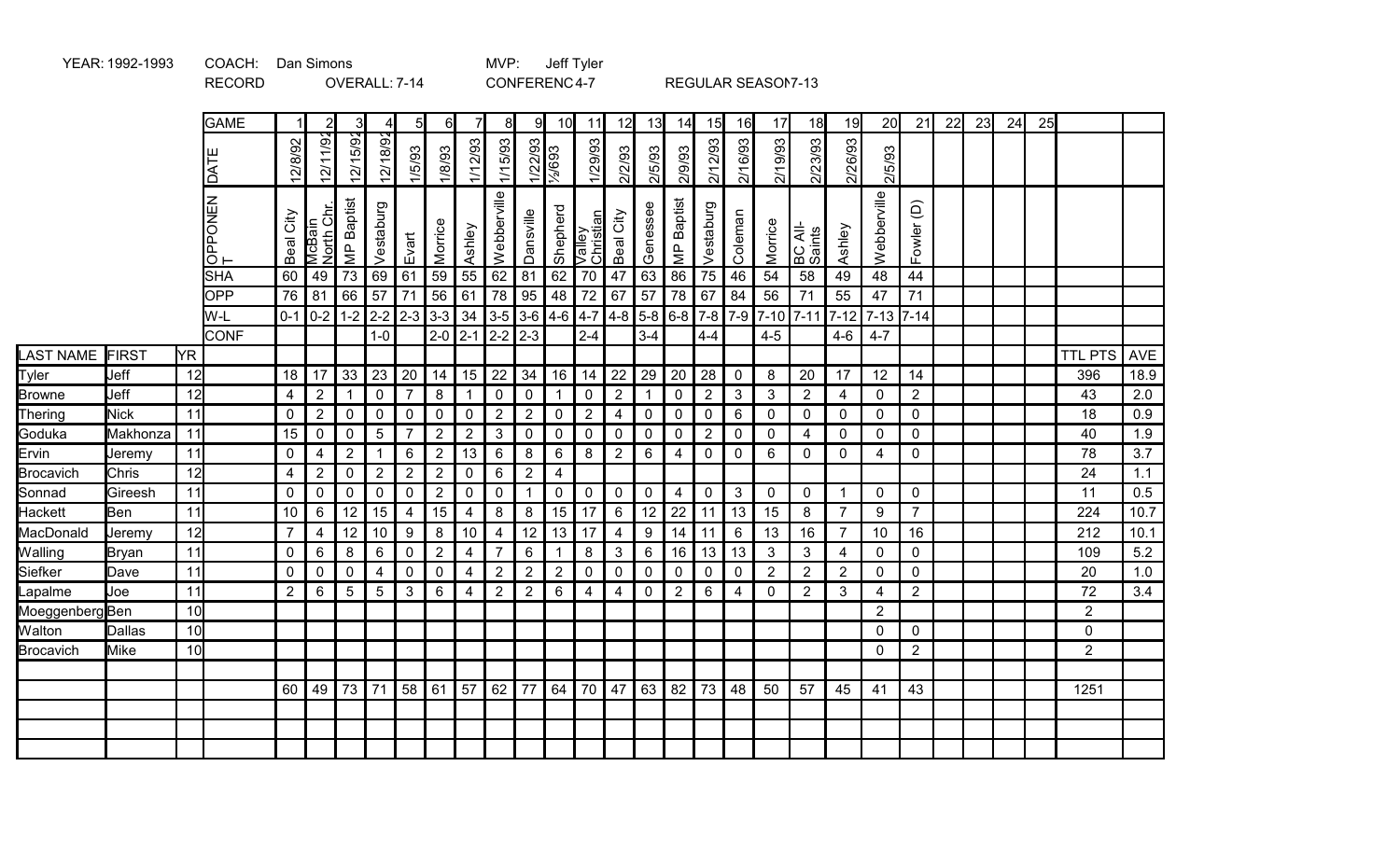|                |              |     | <b>RECORD</b>     |                 |                     |                 | OVERALL: 20-3                           |                |                |                 |                |                | CONFERENC13-1   |                 |                |                |                |                |                   | REGULAR SEASON: 18-2    |                  |                  |                                                                   |                 |                         |                |    |    |                |      |
|----------------|--------------|-----|-------------------|-----------------|---------------------|-----------------|-----------------------------------------|----------------|----------------|-----------------|----------------|----------------|-----------------|-----------------|----------------|----------------|----------------|----------------|-------------------|-------------------------|------------------|------------------|-------------------------------------------------------------------|-----------------|-------------------------|----------------|----|----|----------------|------|
|                |              |     | <b>GAME</b>       | -1 I            | 2                   |                 | 4                                       | 51             | $6 \mid$       |                 | 81             | 91             | 10              | 11              | 12             | 13             | 14             | 15             | 16                | 17                      | 18               | 19               | 20                                                                | 21              | 22                      | 23             | 24 | 25 |                |      |
|                |              |     | LVO               | 12/10/91        | 12/13/91            | 1/3/92          | 1/7/92                                  | 1/10/92        | 1/14/92        | 1/17/92         | 1/21/92        | 1/24/92        | 1/28/92         | 1/31/92         | 2/3/92         | 2/7/92         |                |                |                   |                         | 2/25/92          |                  | 3/6/92                                                            | 3/9/92          | 3/12/92                 | 3/14/92        |    |    |                |      |
|                |              |     | OPPONEN<br>T      | Shepherd        | BC All<br>Saints    | Beal City       | Evart                                   | Flint HR       | Beal City      | Ashley          | Dansville      | Morrice        | Webberville     | Genessee        | Vestaburg      | Flint HR       | Ashley         | Dansville      | Morrice           | Webberville             | BC All<br>Saints | Genessee         | Vestaburg                                                         | Ashley (D)      | Beal City<br>(D)        | Fowler (D)     |    |    |                |      |
|                |              |     | <b>SHA</b>        | 47              | $\overline{76}$     | 65              | $\overline{59}$                         | 59             | 72             | 73              | 70             | 72             | $\overline{98}$ | $\overline{76}$ | 65             | 79             | 57             | 86             | 77                | 64                      | 87               | 59               | 70                                                                | 61              | 59                      | 58             |    |    |                |      |
|                |              |     | <b>OPP</b><br>W-L | 61              | 66<br>$0-1$ 1-1 2-1 | 63              | 46<br>$3-1$ 4-1 5-1 6-1 6-2 7-2 8-2 9-2 | 47             | 71             | 71              | 89             | 58             | 78              | 54              | 59             | 55             | 54             | 73             | 65                | 50                      | 68               | 56               | 51<br>10-2 11-2 12-2 13-2 14-2 15-2 16-2 17-2 18-2 19-2 20-2 20-3 | 54              | 44                      | 64             |    |    |                |      |
|                |              |     | <b>CONF</b>       |                 |                     |                 |                                         | $1-0$          |                | $2 - 0$ 2-1 3-1 |                |                | $ 4 - 1 $ 5-1   |                 | $6 - 1$        | $7-1$          |                |                | 8-1 9-1 10-1 11-1 |                         |                  | $12 - 1$         | $13-1$                                                            |                 |                         |                |    |    |                |      |
| LAST NAME      | FIRST        | YR. |                   |                 |                     |                 |                                         |                |                |                 |                |                |                 |                 |                |                |                |                |                   |                         |                  |                  |                                                                   |                 |                         |                |    |    | <b>TTL PTS</b> | AVE  |
| Walton         | Hedlun       | 12  |                   | 10 <sup>1</sup> | 20                  | 26              | 14                                      | 18             | 24             | 19              | 18             | 16             | 23              | 17              | 25             | 11             | 13             | 24             |                   | 24                      | 20               | 16               | 26                                                                | 16              | 16                      | 20             |    |    | 416            | 18.1 |
| Rush           | <b>Brian</b> | 12  |                   | 12              | 17                  |                 | 6                                       | $\overline{3}$ | 13             | 13              | 9l             | 14             | 9               | 9               | 5 <sub>l</sub> | 13             | 6              | $\overline{7}$ | 5                 | 10                      | 16               | 6                | 15                                                                | 11              | 14                      | $\overline{4}$ |    |    | 225            | 9.8  |
| McQuaid        | Ed           | 12  |                   | 11              | 10 <sub>l</sub>     | 10 <sup>1</sup> | 11                                      | 10             | 6              | 9               | 8 <sup>1</sup> | 12             | 14              | $\overline{4}$  |                | 13             | $\overline{4}$ | 8              | $\overline{7}$    | 6                       | 11               |                  | 13                                                                | 10 <sub>l</sub> | $\mathbf{3}$            | $\overline{7}$ |    |    | 187            | 8.1  |
| Tyler          | Jeff         | 11  |                   | 7               | 17                  | 8               | 19                                      | 13             | 19             | 10              | 19             | 19             | 9               | 19              | 15             | 16             | 18             | 11             | 12                | 6                       |                  | 14               |                                                                   |                 | $15$ 11                 | 19             |    |    | 296            | 12.9 |
| Walling        | Bryan        | 11  |                   | Δ.              | $\Omega$            | $\Omega$        | $\overline{2}$                          | $\overline{2}$ | $\overline{2}$ | $\overline{2}$  |                |                | $\overline{7}$  | 3               | 5 <sup>1</sup> | $\vert$        | 3              | 8              | 20                | 9                       | $\overline{7}$   | $\boldsymbol{8}$ | $\overline{4}$                                                    |                 | $\overline{\mathbf{4}}$ |                |    |    | 95             | 4.1  |
| <b>Hackett</b> | Ben          | 10  |                   | $\overline{3}$  |                     | 13              | 7                                       | $\overline{7}$ | 8              | 11              | 16             | $\overline{4}$ | $\overline{A}$  | $\overline{4}$  | 9              | 14             | 8              | 13             | 16                | $\overline{\mathbf{3}}$ | 10               | 11               | 6                                                                 | $\overline{7}$  | $\boldsymbol{9}$        | 4              |    |    | 189            | 8.2  |
| Goduka         | Zipo         | 12  |                   |                 |                     |                 |                                         | 5              |                | $\overline{7}$  |                |                | 13              | 10              | 6              | $\overline{2}$ | $\overline{2}$ | 9              | 4                 |                         | 11               |                  | $\overline{4}$                                                    | $\overline{2}$  | $\overline{2}$          | 4              |    |    | 90             | 3.9  |
| Browne         | Jeff         | 11  |                   |                 |                     |                 |                                         | $\mathbf{1}$   |                |                 |                | $\overline{3}$ |                 | $2\vert$        |                |                |                |                | Δ                 |                         | $\vert$          |                  |                                                                   |                 |                         |                |    |    | 16             | 0.7  |
| Brocavich      | Chris        | 12  |                   |                 |                     |                 |                                         |                |                |                 |                |                | 4               | $\mathbf{1}$    |                | $\overline{2}$ |                | $\overline{2}$ |                   |                         |                  |                  |                                                                   |                 |                         |                |    |    | $10$           | 0.4  |
| MacDonald      | Jeremy       | 11  |                   |                 |                     |                 |                                         |                |                | $\overline{2}$  |                |                | $\mathbf{8}$    |                 |                | $\overline{2}$ |                | $\Delta$       | 9                 | $\overline{2}$          | 11               |                  |                                                                   |                 |                         |                |    |    | 42             | 1.8  |
| Albrecht       | Chris        | 12  |                   |                 |                     |                 |                                         |                |                |                 |                | $\overline{2}$ |                 | $\overline{2}$  |                | $\overline{2}$ |                |                |                   | $\overline{2}$          |                  |                  | $\mathbf{2}$                                                      |                 |                         |                |    |    | 11             | 0.5  |
| Wright         | Chad         | 12  |                   |                 | $\mathbf{2}$        |                 |                                         |                |                |                 |                |                | $\overline{2}$  | 5               |                |                |                |                |                   |                         |                  |                  |                                                                   |                 |                         |                |    |    | 9              | 0.4  |
|                |              |     |                   |                 |                     |                 |                                         |                |                |                 |                |                |                 |                 |                |                |                |                |                   |                         |                  |                  |                                                                   |                 |                         |                |    |    |                |      |
|                |              |     |                   |                 |                     |                 |                                         |                |                |                 |                |                |                 |                 |                |                |                |                |                   |                         |                  |                  |                                                                   |                 |                         |                |    |    |                |      |
|                |              |     |                   | 47              | 76                  | 65              | 59                                      | 59             | 72             | 73              | 70 <b> </b>    | 72             | 98              | 76              | 65             | 79             | 54             | 86             | 77                | 64                      | 87               | 59               | 70                                                                | 61              | 59                      | 58             |    |    | 1586           |      |
|                |              |     |                   |                 |                     |                 |                                         |                |                |                 |                |                |                 |                 |                |                |                |                |                   |                         |                  |                  |                                                                   |                 |                         |                |    |    |                |      |
|                |              |     |                   |                 |                     |                 |                                         |                |                |                 |                |                |                 |                 |                |                |                |                |                   |                         |                  |                  |                                                                   |                 |                         |                |    |    |                |      |
|                |              |     |                   |                 |                     |                 |                                         |                |                |                 |                |                |                 |                 |                |                |                |                |                   |                         |                  |                  |                                                                   |                 |                         |                |    |    |                |      |
|                |              |     |                   |                 |                     |                 |                                         |                |                |                 |                |                |                 |                 |                |                |                |                |                   |                         |                  |                  |                                                                   |                 |                         |                |    |    |                |      |
|                |              |     |                   |                 |                     |                 |                                         |                |                |                 |                |                |                 |                 |                |                |                |                |                   |                         |                  |                  |                                                                   |                 |                         |                |    |    |                |      |

MVP: Hedlun Walton

YEAR: 1991-92 COACH: Dan Simons